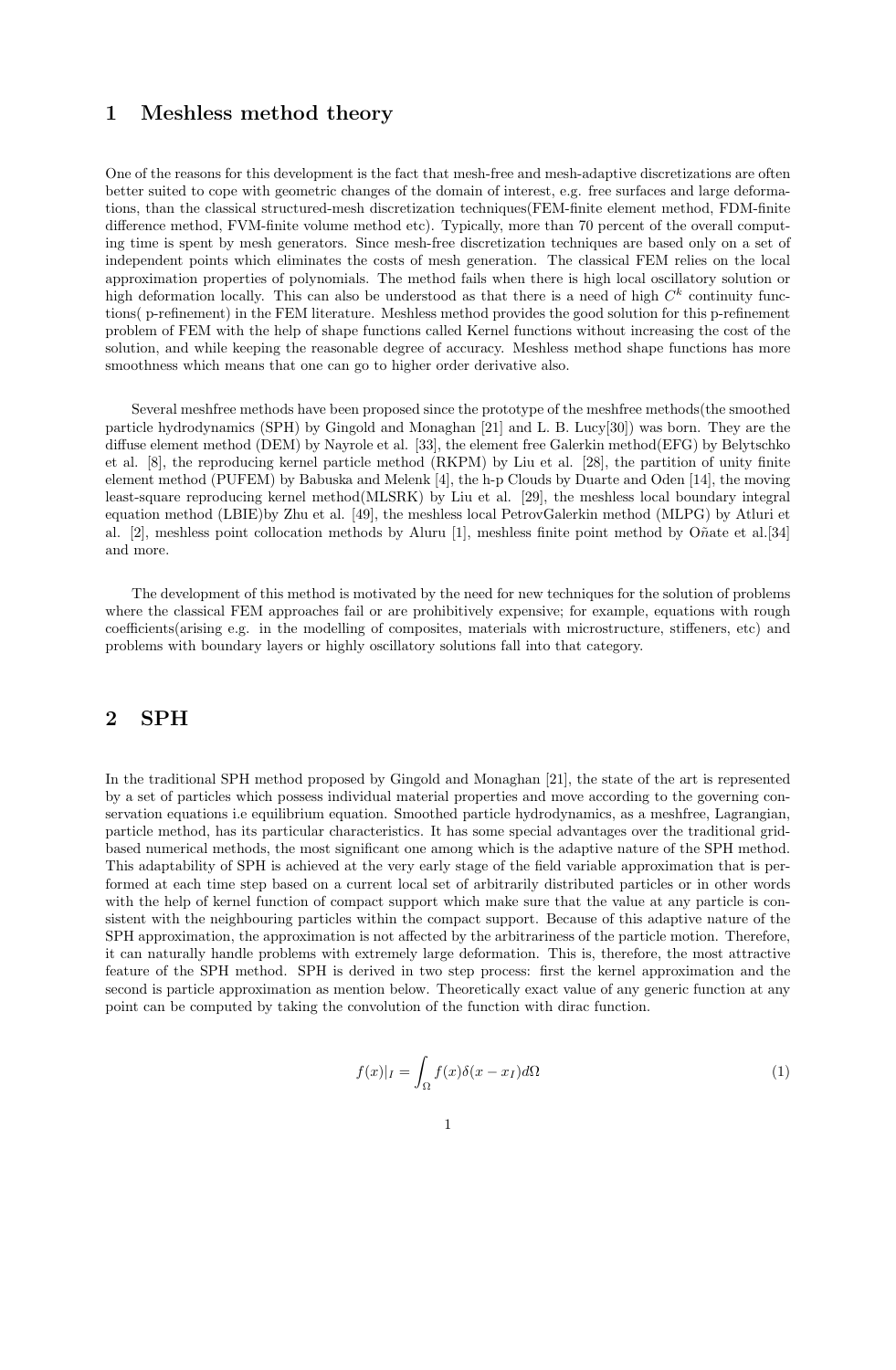The dirac delta function can be loosely thought of as a function on the real line which is zero everywhere except at the point location  $x_I$ , where it is infinite

$$
\delta(x - x_I) = \begin{cases} \infty, & x = x_I \\ 0, & x \neq x_I \end{cases}
$$
 (2)

and which is also constrained to satisfy the identity

$$
\int_{-\infty}^{\infty} \delta(x) dx = 1
$$
\n(3)

Since the dirac function is hypothetical function, and its difficult to talk about its continuity and differentiability at any point. Therefore there is a need which can substitute well the dirac function. In the same spirit, the first approximation is introduced by using the smoothed function  $W_I(x)$ , also called Kernel function in place of dirac function.

$$
f^{h}(x)|_{I} = \int_{\Omega} f(x)W(x - x_{I}, h)d\Omega
$$
\n(4)

where  $h$  is called the smoothing length of the kernel function. The kernel function are compact in nature which means that they are non zero positive in small domain while zero elsewhere. The smoothing length governs the shape and the amplitude of the kernel function. When the smoothing length  $h \to 0$  the kernel can be approximated by the Dirac delta function.

$$
\lim_{h \to 0} W(x, h) = \delta(x) \tag{5}
$$

The second approximation called particle approximation is employed at this stage to solve the above (eq. 4) numerically, which is being used in computational analysis. This can be achieved by discretization of the continuous domain  $\Omega$  into the small patches  $\Delta\Omega_J$  as

$$
f^{h}(x)|_{I} = \sum_{J} f_{J} W_{I}(x_{J}) \Delta \Omega_{J}
$$
\n(6)

In the similar way the approximation of the gradient of the generic function  $f(x)$  is derived. For example replacing the function  $f(x)$  in (eq. 4) by  $\nabla f(x)$  can be represent as

$$
\nabla f^{h}(x)|_{I} = \int_{\Omega} \nabla f(x)W(x - x_{I}, h)d\Omega
$$
\n(7)

By applying the integration by parts, above equation can be rewritten as

$$
\nabla f^{h}(x)|_{I} = \int_{\partial\Omega} f(x)W(x - x_{I}, h)nd\partial\Omega - \int_{\Omega} f(x)\nabla W(x - x_{I}, h)d\Omega
$$
\n(8)

Due to the compact support property of the choosed kernel function, the first term of the right hand side approaches to zero. But this term will not tends to zero when the particle location is on the boundary or near boundary of the domain. Moving from (eq. 1) to (eq. 6) reproducibility is lost. This deficiency has important consequences for the resolution of boundary value problems in terms of accuracy, stability and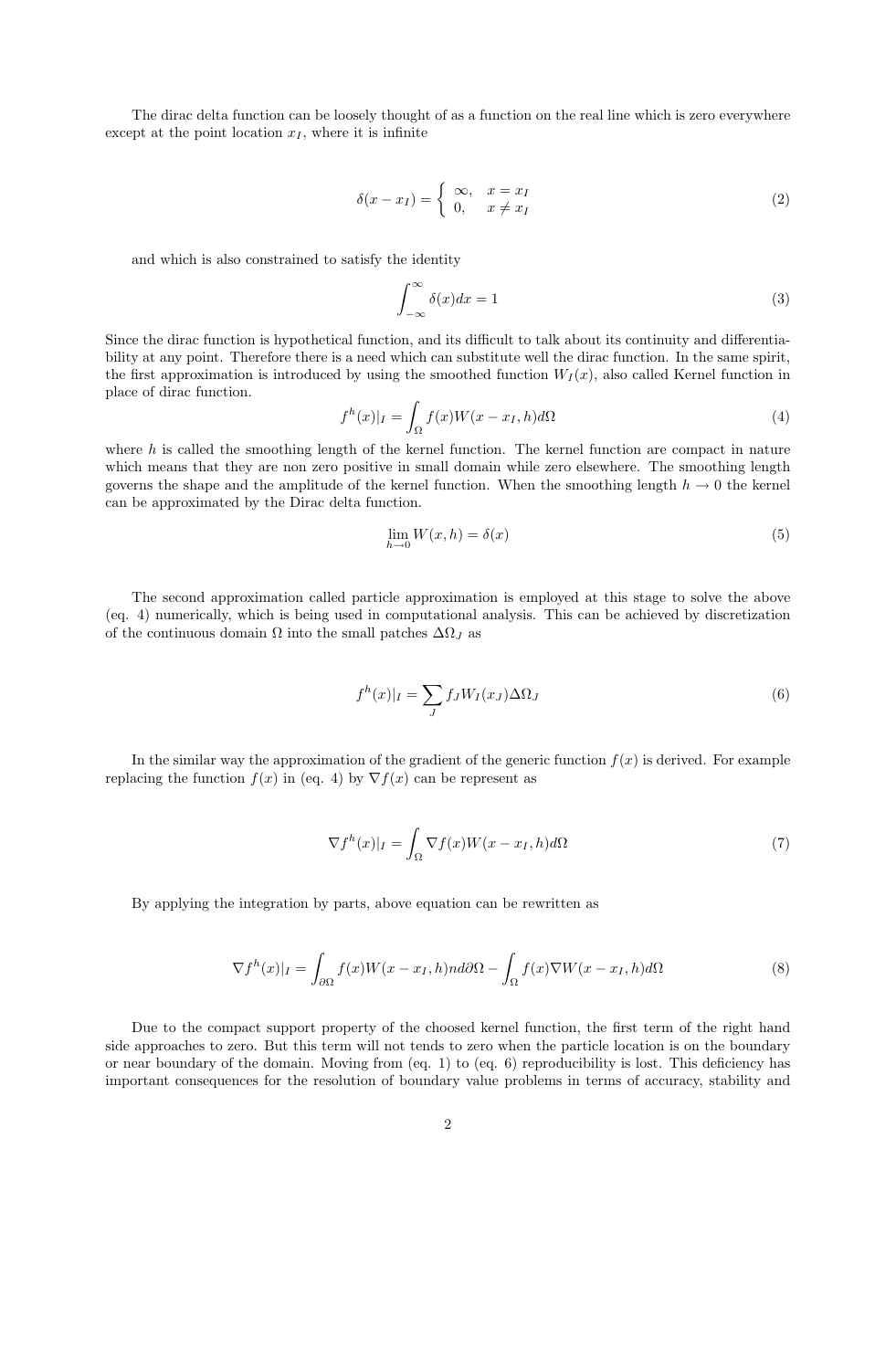convergence of the approximation[42].This convergence problem will be addressed later in this report. Now further with the help of the second approximation, we can rewrite the equation as,

$$
\nabla f^h(x)|_I = -\sum_J f_J \nabla W_I(x_J) \Delta \Omega_J \tag{9}
$$

But due to the convergence reason for the non-uniform particle distribution, the equation is modified to the following

$$
\nabla f^h(x)|_I = \sum_J [f_I - f_J] \nabla W_I(x_J) \Delta \Omega_J \tag{10}
$$

which adds one more property of the suitable kernel function should meet that the derivative of the kernel function is anti-symmetric in the domain at about any point location or mathematically by saying

$$
\int_{\Omega} \nabla W_I(x_J) d\Omega = 0 \tag{11}
$$

In particular, SPH methods are widely used for fast transient dynamic simulations, such as explosions or impact problems, because of their low computational cost and its ability to handle severe distortions. Other meshless methods, such as EFG or RKPM, can also deal with large distortions and go beyond finite element computations, but with a higher computational cost(due to the use of Gauss quadratures or specific techniques to accurately integrate the weak form). In its original form SPH had several weak points, described in detail in Swegle et al. [43]and Belytschko et al. [6] and Xiao et al. [46], and also Huerta et al. [24] for a review. These problems listed as:

- 1. Lack of Consistency or completeness [7].
- 2. Tensile instability [46, 43, 15].
- 3. Applying essential boundary conditions.
- 4. Presence of zero-energy modes or the oscillatory modes in the numerical solution[46].

Some of the measures proposed in literature to cure these drawbacks are re-mentioned here in this work later.

### 2.1 Kernel Functions

Since the kernel is the key element in the SPH methodology, this should be primary concern to any user of SPH. In the paper[20] analyzed the measures of merit for one-dimensional SPH kernel functions. Various kernels with a compact support have been established[20], such as super Gaussian kernels, spline kernels , polynomial kernels and cosine kernels etc. The computational range of these kernels is usually no more than three times the smoothing length. Its concluded there that the key variables in a kernel's worth is its shape and the ration of the particle separation with respect to smoothing length,  $\Delta x/h$ . Its being approved that bell shaped kernel functions (Gaussian kernel functions) and Q-spline kernels can be regarded as the best kernels [20, 23] in approximation as compared to other kernel functions. Kernel function should try to meet the same properties as the dirac function listed below.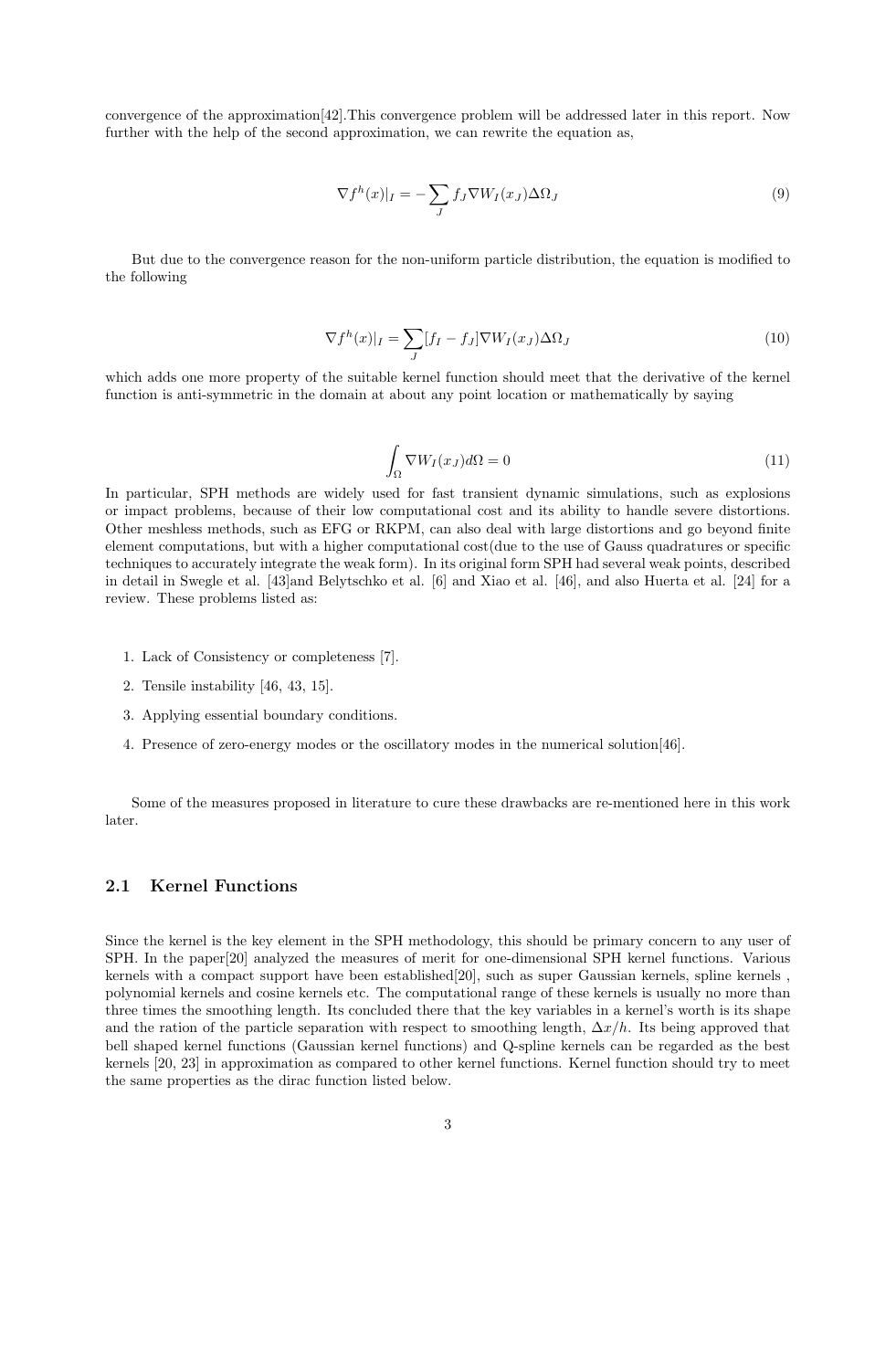- Positive in its domain
- Integral of the kernel over entire domain is equal to one,  $\int_{\Omega} W_i(x) d\Omega = 1$
- Continuous higher derivatives.
- Defined in compact support

Various kernels with a compact support have been established[20], such as super Gaussian kernels, spline kernels , polynomial kernels and cosine kernels etc.



Figure 1: Kernel functions

An example of kernel function is given in Figure 1. where a Gaussian function and B-spline function is depicted. Their expression are given as respectively

Gaussian kernel function in 1-D is given by

$$
W(x) = \frac{1}{(\Pi h^2)^{n/2}} \exp[-\frac{x^2}{h^2}]
$$
\n(12)

where x is the distance measured from the center, n is the dimension of the space and h is the smoothing length.

Similarly, B-spline function in 1-D is given by

$$
W(r,h) = \begin{cases} \frac{1}{h} \left( \frac{2}{3} - r^2 + \frac{r^3}{3} \right), & 0 < r < 1\\ \frac{1}{6h} (2-r)^3, & 1 \le r < 2\\ 0, & r \ge 2 \end{cases}
$$
(13)

where  $r = \frac{||x||}{h}$  $\frac{x_{\parallel}}{h}$ , measured from the center and h is the smoothing length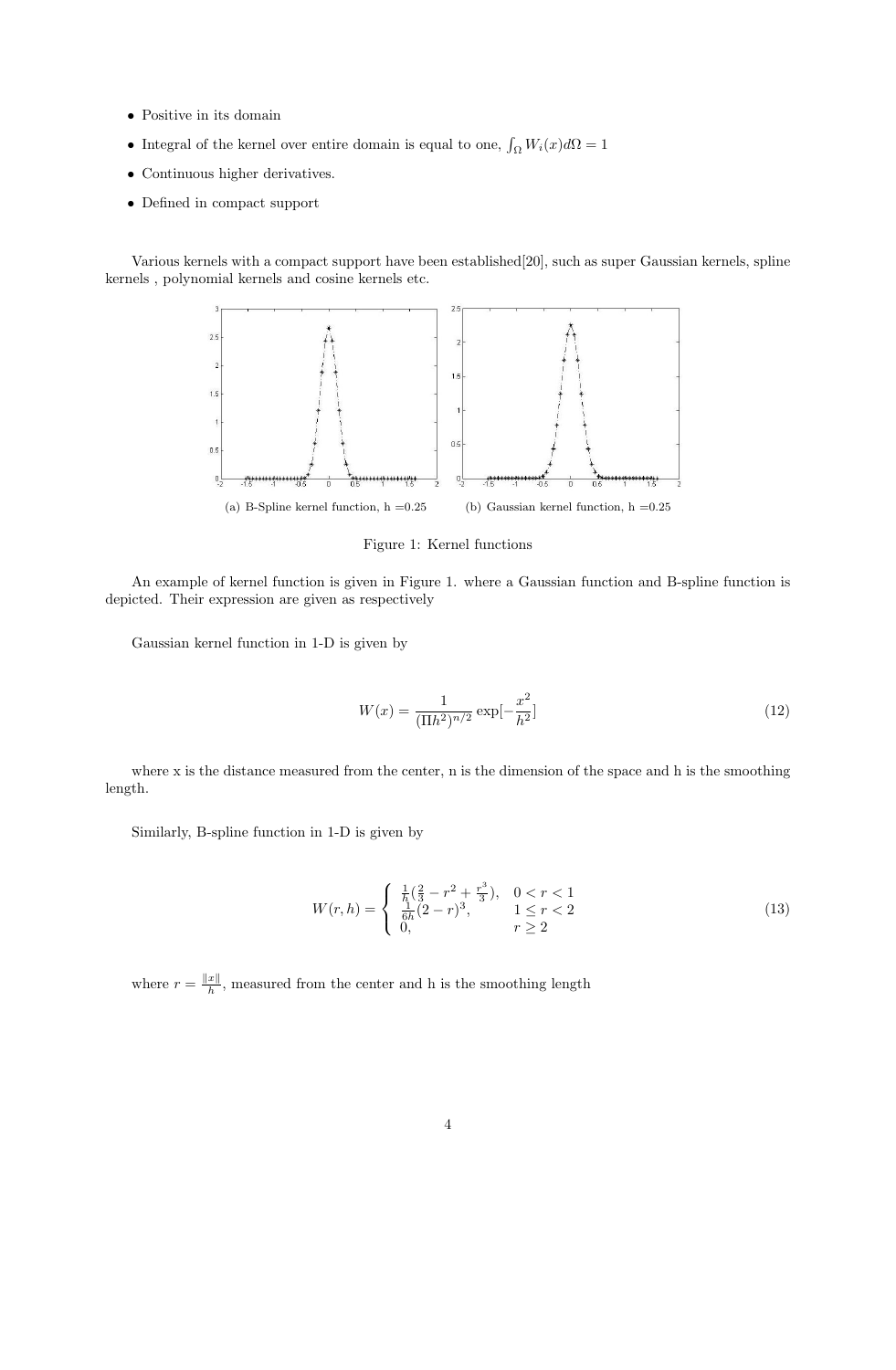# 3 Consistency, Completeness and reproducing conditions

In the finite-difference literature the consistency of an approximation is defined by its ability to exactly represent the differential equation in the limit as the number of grid points goes to infinity and the maximum distance between neighbouring grid points goes to zero. Consistency plus stability implies convergence. . As mentioned before moving from (eq. 1) to (eq. 6) reproducibility is lost, and there is great need of correcting the kernel functions of traditional SPH to meet the convergence criterion at the boundary. Two types of correction are proposed in literature. We can employ correction either to the approximating functions, or to the derivatives in order to have the completeness of the approximating functions.

An approximation  $f^h(x)$  is complete to order k if any polynomial up to order k can be represented exactly.

$$
f^h(x) = \sum_I \Phi_I(x) f_I \tag{14}
$$

where  $\Phi_I(x)$  are approximating functions and  $f_I$  are the nodal values. If the nodal values are given by a polynomial, i.e

$$
f_I = a_0 + a_1 x_I + a_2 x_I^2 + \ldots + a_k x_I^k
$$
\n(15)

then the reproducing conditions(and completeness)of order k are met if

$$
f^{h}(x) = \sum_{I} \Phi_{I}(x) f_{I} = a_{0} + a_{1}x + a_{2}x^{2} + \dots + a_{k}x^{k}
$$
 (16)

By the above equation we can obtain the following conditions

$$
\sum_{I} \Phi_{I} = 1 \tag{17}
$$

$$
\sum_{I} \Phi_{I} x_{I} = x \tag{18}
$$

$$
\sum_{I} \Phi_{I} x_{I}^{2} = x^{2} \tag{19}
$$

$$
\begin{array}{c}\n\cdots \\
\hline\n\end{array}
$$

$$
\sum_{I} \Phi_{I} x_{I}^{k} = x^{k} \tag{20}
$$

As proposed in the literature that we can employ correction to the derivative also for reproducing the approximating functions completely. Computationally the cost for the corrected derivative is less as compared to the corrected approximating function for reproducing the functions completely. This can be obtained by taking the derivatives of above equations. For example, the linear derivative reproducing conditions for functions in 1D can be written as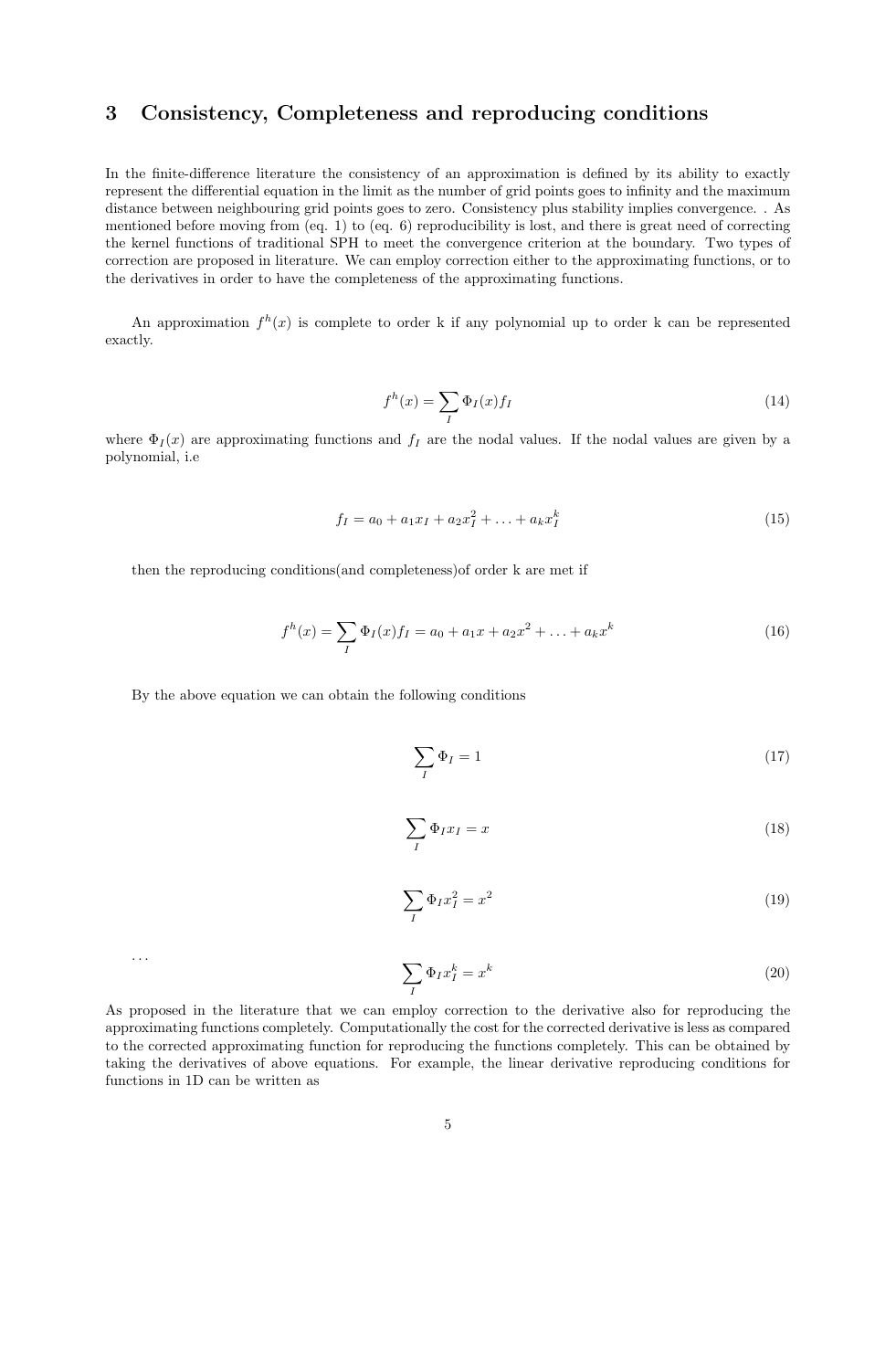$$
\sum_{I} \Phi_{I,x} = 0 \tag{21}
$$

$$
\sum_{I} \Phi_{I,x} x_I = 1 \tag{22}
$$

For correction of the approximating function, some following approaches are proposed. In the bracket it is mentioned the order of the polynomial that the following correction can able to reproduce exactly.

- 1. Shepard Correction.[41] (constant functions only)
- 2. Moving least square approach. [27] (desired  $k^{th}$  order function)
- 3. Reproducing kernel particle approach. [27] (desired  $k^{th}$  order function)
- 4. Radial basis function.

We can also employ the derivative corrections to reproduce function completely. Several approaches are examined with some mentioned below:

- 1. Symmetrization given in Monaghan.[32]
- 2. Johnson and Beissel Correction.[25](linear functions)
- 3. Randles and Libersky renormalization.[40](constant or linear functions)
- 4. Krongauz and Belytschko correction.[26](linear functions)

### 3.1 Correction of approximating function

The first approach to insuring completeness in kernel approximations is to correct the approximation function so that it satisfies the required reproducing conditions. After the correction is make on the approximation, the derivatives of the approximation will satisfy the corresponding derivative reproducing conditions. Expanding the Taylor series for  $f(x)$  about  $x<sub>I</sub>$ , and multiplying both sides by a kernel function, and integrating over the domain $\Omega$  yields,

$$
\int_{\Omega} f(x)W_I(x)dx = f(x_I) \int_{\Omega} W_I(x)dx + f_x(x_I) \int_{\Omega} (x - x_I)W_I(x)dx \n+ f_{xx}(x_I) \int_{\Omega} (x - x_I)^2 W_I(x)dx + ...
$$
\n(23)

where  $f_x = \frac{df}{dx} f_{xx} = \frac{d^2 f}{dx^2}$ , and  $W_I(x) = W(x - x_I, h)$ . By the symmetry property of the kernel function, coefficients of the first derivative terms on the right side of the above equation tends to zero, except near the boundary, which means the following at the boundary,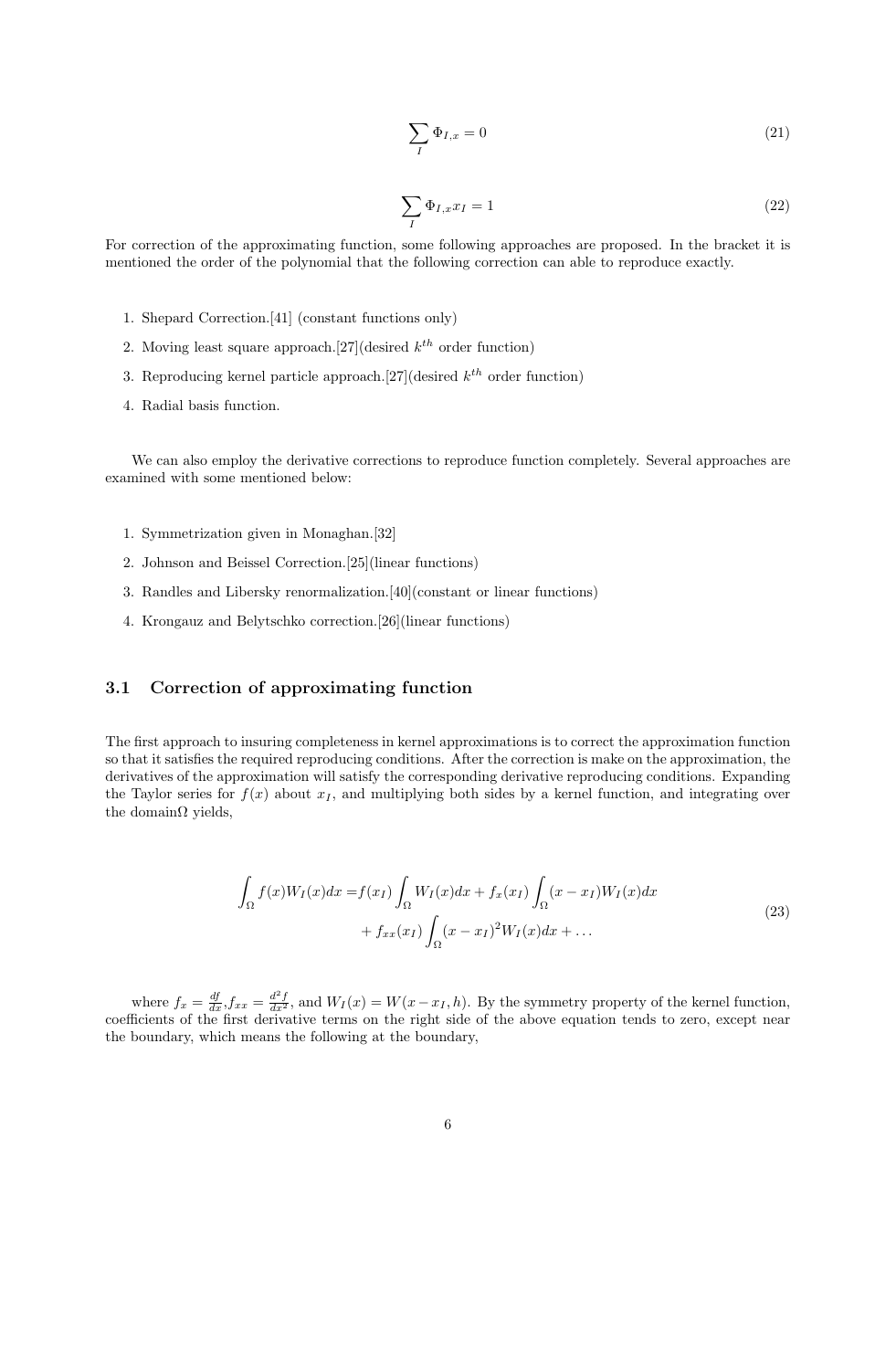$$
\int_{\Omega} (x - x_I) W_I(x) dx \cong \int_{\Omega} \Theta(h) W_I(x) dx
$$
\n
$$
\int_{\Omega} (x - x_I)^2 W_I(x) dx \cong \int_{\Omega} \Theta(h^2) W_I(x) dx
$$
\n(24)

The above equations can be corrected so that it tends to zero by making correction to the kernel function or in other words make the inherent property of the choosed kernel function.

Therefore the (eq. 23) can be rewritten as by dropping the truncation error terms (eq. 24),

$$
f(x)_{I} \cong \frac{\int_{\Omega} f(x)W_{I}(x)dx}{\int_{\Omega} W_{I}dx}
$$
\n(25)

For those points  $x_I$  far away from a boundary, the integral of  $W_I(x)$  is equal to 1. Hence, (eq. 25) reduces to the conventional kernel estimate, (eq. 6). The truncation error is on the order of  $(x - x<sub>I</sub>)<sup>2</sup>$  or  $h<sup>2</sup>$  in the interior of the domain whereas on the order of  $(x - x<sub>I</sub>)$  or h for  $x<sub>I</sub>$  near or on the boundary because the integral of the product  $(x - x_I)W_I(x)$  is no longer equal to zero. The difference between (eq. 4) and (eq. 25) is clear. Ignoring the correction term (denominator term), i.e. the integral of  $W_I(x)$  in (eq. 25), is the essential factor for causing the boundary deficiency in the conventional kernel estimate. In the similar way, we can approach to the correction of the derivative of the approximating function by replacing  $W_I(x)$  with  $W_{I,x} = \frac{\partial W_I(x)}{\partial x}$ . The following expression is generated by manipulation of the (eq. 23)

$$
f(x)_I \cong \frac{\int_{\Omega} [f(x) - f(x_I) W_{I,x} dx]}{\int_{\Omega} (x - x_I) W_{I,x} dx}
$$
\n(26)

Since by the property of the kernel function that the first derivative of the kernel function is antisymmetric, denominator of the (eq. 26) will not become zero. The truncation error is of order of  $h^2$  in the interior domain and of order h near the boundary. The following section mention the two general approach for correcting the approximating function to the desired  $k^{th}$  order reproducibility.

#### 3.1.1 Moving Least Square approach

Moving least square is the approach to achieve the corrected kernel function. Moving least square is the similar term that is used in Statistics to fit the curve among the scattered data points. Assume the interpolating function  $f^h(x)$  in the form

$$
f^{h}(x) = f^{h}(x, a_{0}, a_{1}, \dots, a_{I})
$$
\n(27)

where the parameters  $a_0, \ldots, a_I$  are determined by minimizing the error.( for each fixed x; therefore, strictly speaking, the coefficients depend on x). The local character of the moving least-squares (MLS) approximation, i.e. the moving part, arises from the dependence of parameters  $a<sub>I</sub>$  on x which further depends on the kernel window.

$$
L = \sum_{I} [f_{I} - f^{h}(x_{I}, a_{0} \dots, a_{I})]^{2} W_{I}(x)
$$
\n(28)

This method is called moving least squares method. By minimization of the above equation, the parameters are determined, and the global approximation  $f^h(x)$  takes the form

$$
f^h(x) = \Sigma_I \Phi_I(x) f_I \tag{29}
$$

Construction: In the moving least square approximation, we let

$$
f^h(x) = \sum_I p_I(x) a_I(x) \tag{30}
$$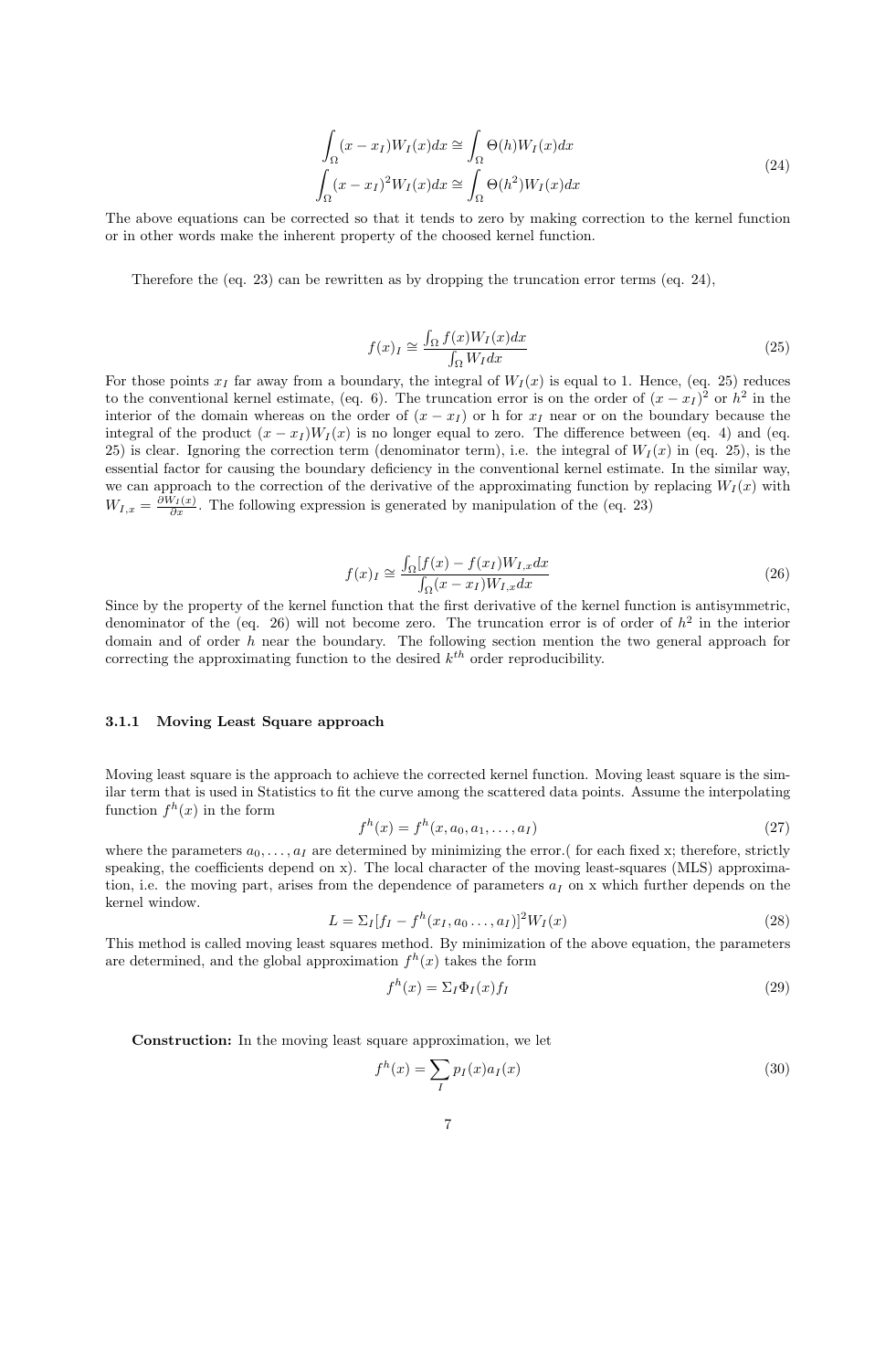Here I is the number of terms in the basis,  $p_I(x)$  are monomial basis functions, and  $a_I(x)$  are their coefficients, which as indicated, are functions of the spatial coordinates  $x$ . The commonly used bases for the linear and quadratic basis in 1-D are

$$
\mathbf{p}^{\mathbf{T}} = (1, x) \ \mathbf{p}^{\mathbf{T}} = (1, x, x^2) \ in 1D,
$$
\n(31)

The coefficients  $a_I(x)$  are obtained by minimizing the difference between the local approximation value and the function value at any given point. This yields the quadratic form

$$
J = \sum_{J} W(x - x_{J})(f^{h}(x, x_{J}) - f(x_{J}))^{2}
$$
  
= 
$$
\sum_{J} W(x - x_{J})[\sum_{I} p_{I}(x_{J})a_{I}(x) - f_{J}]^{2}
$$
 (32)

where  $W(x - x_j)$  is a weighting function with compact support; the same weight functions as in SPH are used. Note that the term corresponding to  $f^h(x)$  in (eq. 32) consists of the monomials at  $x_j$  and the coefficient at  $x$  Above equation can be rewritten in the form as

$$
J = ((\mathbf{Pa} - \mathbf{u})^{\mathbf{T}} \mathbf{W}(\mathbf{x})(\mathbf{Pa} - \mathbf{u})
$$
\n(33)

where  $f^T = (f_1, f_2 \dots f_n) = u^T = (u_1, u_2 \dots u_n)$ . The change of symbol is used here just for brevity.

$$
\mathbf{P} = \begin{bmatrix} p_1(x_1) & p_2(x_1) & \dots & p_m(x_1) \\ p_1(x_2) & p_2(x_2) & \dots & p_m(x_2) \\ \vdots & \vdots & \ddots & \vdots \\ p_1(x_n) & p_2(x_n) & \dots & p_m(x_n) \end{bmatrix}
$$
(34)

and

$$
\mathbf{W}(\mathbf{x}) = \begin{bmatrix} W(x - x_1) & 0 & \dots & 0 \\ 0 & W(x - x_2) & \dots & 0 \\ \vdots & \vdots & \ddots & \vdots \\ 0 & 0 & \dots & W(x - x_n) \end{bmatrix}
$$
(35)

To find the coefficients  $\mathbf{a}(\mathbf{x})$ , we obtain the extremum of J by

$$
\frac{\partial J}{\partial a} = \mathbf{A}(\mathbf{x})\mathbf{a}(\mathbf{x}) - \mathbf{B}(\mathbf{x})\mathbf{u} = \mathbf{0},\tag{36}
$$

where **B** is called the moment matrix and is given by

$$
\mathbf{A} = \mathbf{P}^{\mathbf{T}} \mathbf{W}(\mathbf{x}) \mathbf{P} \tag{37}
$$

$$
\mathbf{B} = \mathbf{P}^{\mathbf{T}} \mathbf{W}(\mathbf{x}) \tag{38}
$$

The approximation  $f^h(x)$  can then be expressed as

$$
f^h(x) = \sum_J \Phi_J^k(x) f_J,
$$
\n(39)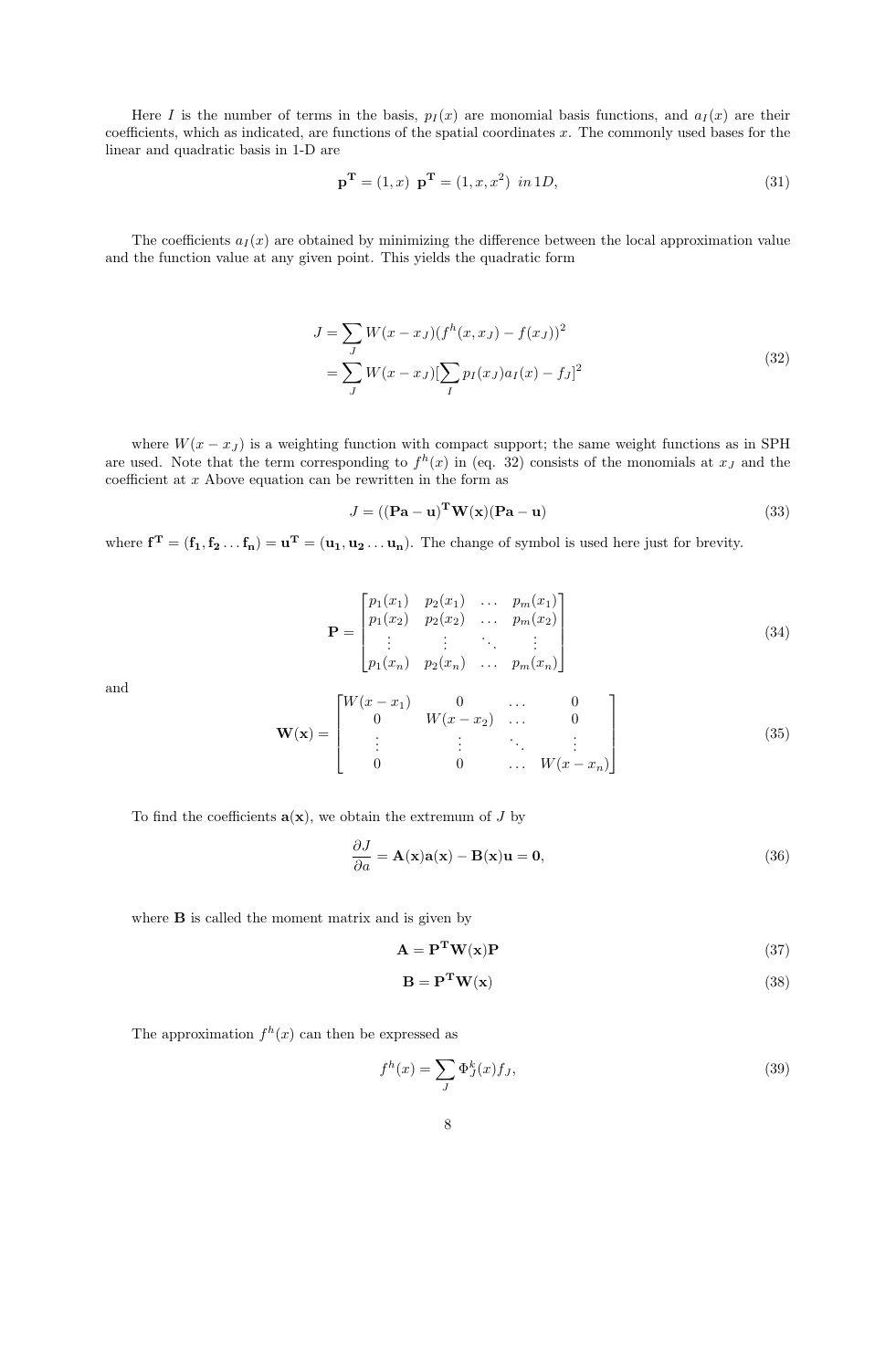where the shape functions are given by

$$
\Phi^k = [\Phi_1^k(x) \dots \Phi_n^k(x)] = \mathbf{p}^{\mathbf{T}} \mathbf{A}^{-1}(\mathbf{x}) \mathbf{B}(\mathbf{x}),\tag{40}
$$

where the superscript k is the order of the polynomial basis. The above  $\Phi_{J}^{k}(x)$  are the corrected kernel function of the consistency or reproducibility of order k. The spatial derivatives of the shape functions are obtained by

$$
\Phi_{I,x} = (\mathbf{p}^{\mathbf{T}} \mathbf{A}^{-1} \mathbf{B}_{I})_{,x}
$$
  
=  $\mathbf{p}_{,x}^{\mathbf{T}} \mathbf{A}^{-1} \mathbf{B}_{I} + \mathbf{p}^{\mathbf{T}} (\mathbf{A}^{-1})_{,x} \mathbf{B}_{I} + \mathbf{p}^{\mathbf{T}} \mathbf{A}^{-1} \mathbf{B}_{I,x}$  (41)

where

$$
\mathbf{B}_{\mathbf{I}, \mathbf{x}} = \frac{dw}{dx}(x - x_I)\mathbf{p}(\mathbf{x}_\mathbf{I})
$$
\n(42)

and  $\mathbf{A}^{-1}_{x}$  is computed by

$$
A^{-1}_{x} = -A^{-1}A_{,x}A^{-1}
$$
\n(43)

where

$$
\mathbf{A}_{,x} = \sum_{I=1}^{n} w(x - x_I) \mathbf{p}(x_I) \mathbf{p}^{\mathbf{T}}(x_I)
$$
  
= 
$$
\frac{dw}{dx}(x - x_1) \begin{bmatrix} 1 & x_1 \\ x_1 & x_1^2 \end{bmatrix} + \frac{dw}{dx}(x - x_2) \begin{bmatrix} 1 & x_2 \\ x_2 & x_2^2 \end{bmatrix}
$$
  
+ 
$$
\dots \frac{dw}{dx}(x - x_n) \begin{bmatrix} 1 & x_n \\ x_n & x_n^2 \end{bmatrix}
$$
 (44)

Similarly, the second derivative expression can be derived by chain rule

$$
(\Phi_{I,x})_{,x} = (\mathbf{p}_{,x}^{T})_{,x} \mathbf{A}^{-1} \mathbf{B}_{I})_{,x} + \mathbf{p}_{,x}^{T} (\mathbf{A}^{-1})_{,x} \mathbf{B}_{I} + \mathbf{p}_{,x}^{T} \mathbf{A}^{-1} \mathbf{B}_{I,x}
$$
  
\n
$$
\mathbf{p}_{,x}^{T} (\mathbf{A}^{-1})_{,x} \mathbf{B}_{I} + \mathbf{p}^{T} ((\mathbf{A}^{-1})_{,x})_{,x} \mathbf{B}_{I} + \mathbf{p}^{T} (\mathbf{A}^{-1})_{,x} \mathbf{B}_{I,x}
$$
  
\n
$$
\mathbf{p}_{,x}^{T} \mathbf{A}^{-1} \mathbf{B}_{I,x} + \mathbf{p}^{T} (\mathbf{A}^{-1})_{,x} \mathbf{B}_{I,x} + \mathbf{p}^{T} \mathbf{A}^{-1} (\mathbf{B}_{I,x})_{,x}
$$
\n(45)

where

$$
(\mathbf{A}^{-1}_{,x})_{,x} = -(\mathbf{A}^{-1}\mathbf{A}_{,x}\mathbf{A}^{-1})_{,x}
$$
  
= -(\mathbf{A}^{-1})\_{,x}\mathbf{A}\_{,x}\mathbf{A}^{-1} - \mathbf{A}^{-1}(\mathbf{A}\_{,x})\_{,x}\mathbf{A}^{-1} - \mathbf{A}^{-1}\mathbf{A}\_{,x}(\mathbf{A}^{-1})\_{,x} (46)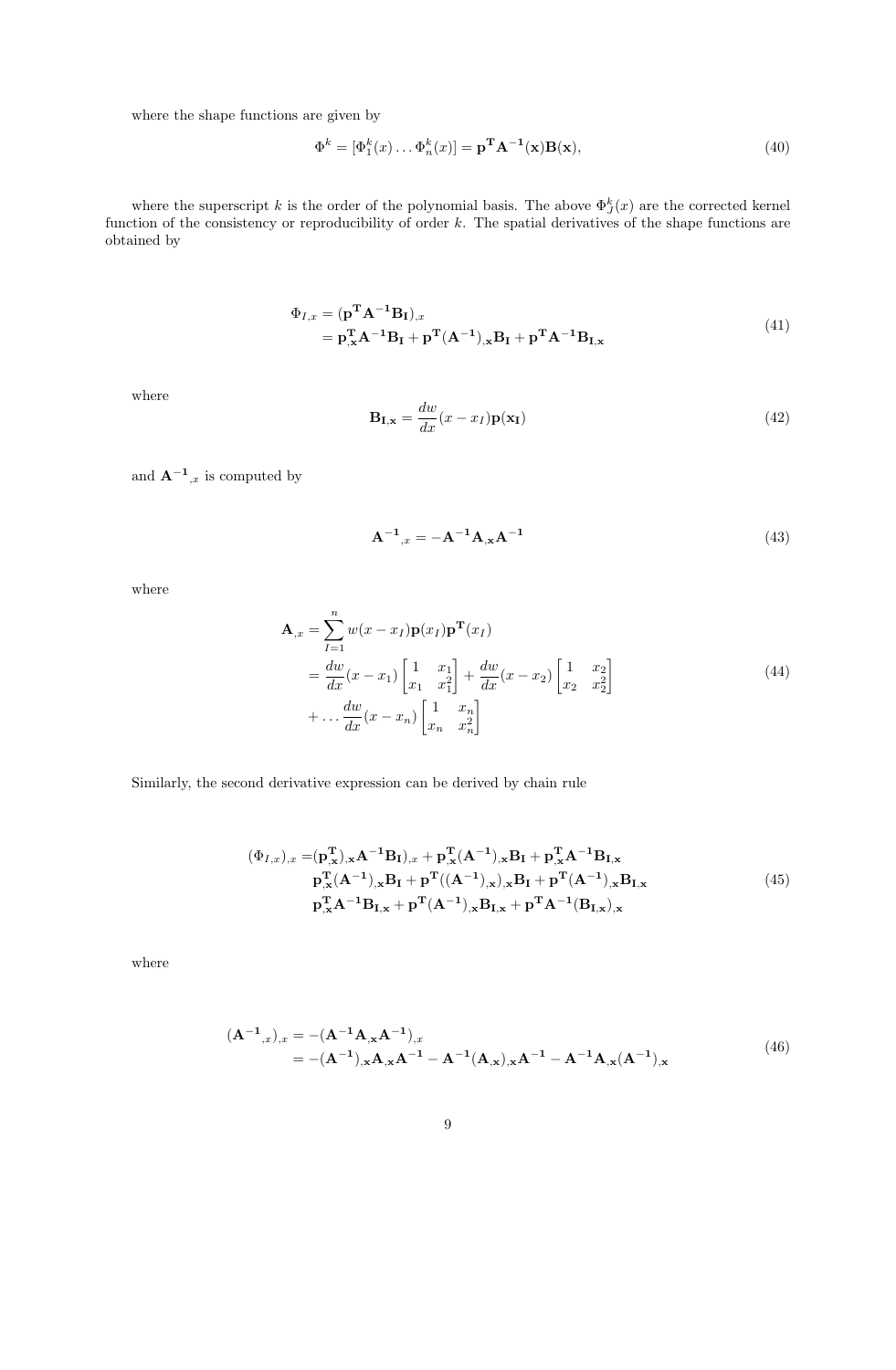#### 3.1.2 Reproducing kernel particle approach

Reproduce Kernel approach was developed by Liu et al. [28] in order to reproduce the approximating function correctly. By introducing the correction function, the kernel function in kernel estimate is modified to satisfy the consistency condition in any arbitrary domain of problems and, as a result, the shape function of the method and its derivatives are derived.

It involves the correction to the kernel function as

$$
K_I(x) = C_I(x)W_I(x) \tag{47}
$$

In the above expression  $W_I(x)$  is the SPH kernel function, while  $C_I(x)$  function is the correction function. In order to obtain the desired reproducing properties  $C_I(x)$  assumes the following relationship

$$
C_I(x) = b_{0I} + b_{1I}(x - x_I) + \dots \tag{48}
$$

As mentioned in the section 3.1, the truncation error can be pushed to higher order terms if the choosed kernel function posses the following property.

$$
p_0 = \int_{\Omega} K_I(X) dx = 1 \tag{49}
$$

$$
p_1 = \int_{\Omega} (x - x_I) K_I(X) dx = 0
$$
\n(50)

$$
p_2 = \int_{\Omega} (x - x_I)^2 K_I(X) dx = 0
$$
\n(51)

The above equation can be rewritten again with the help of the (eq. 48) as following considering the consistency only upto first order term.

$$
p_0 = \int_{\Omega} (b_{0I} + b_{1I}(x - x_I)) W_I(X) dx = 1
$$
\n(52)

$$
p_1 = \int_{\Omega} (x - x_I)(b_{0I} + b_{1I}(x - x_I))W_I(X)dx = 0
$$
\n(53)

Further defining the following in the discretized form,

$$
m_0 = \sum_J W_I(x_J) dx_J \tag{54}
$$

$$
m_1 = \sum_{J} (x_J - x_I) W_I(x_J) dx_J
$$
\n(55)

$$
m_2 = \sum_{J} (x_J - x_I)^2 W_I(x_J) dx_J
$$
\n(56)

Then, the following system of equation is obtained from (eq. 52-53)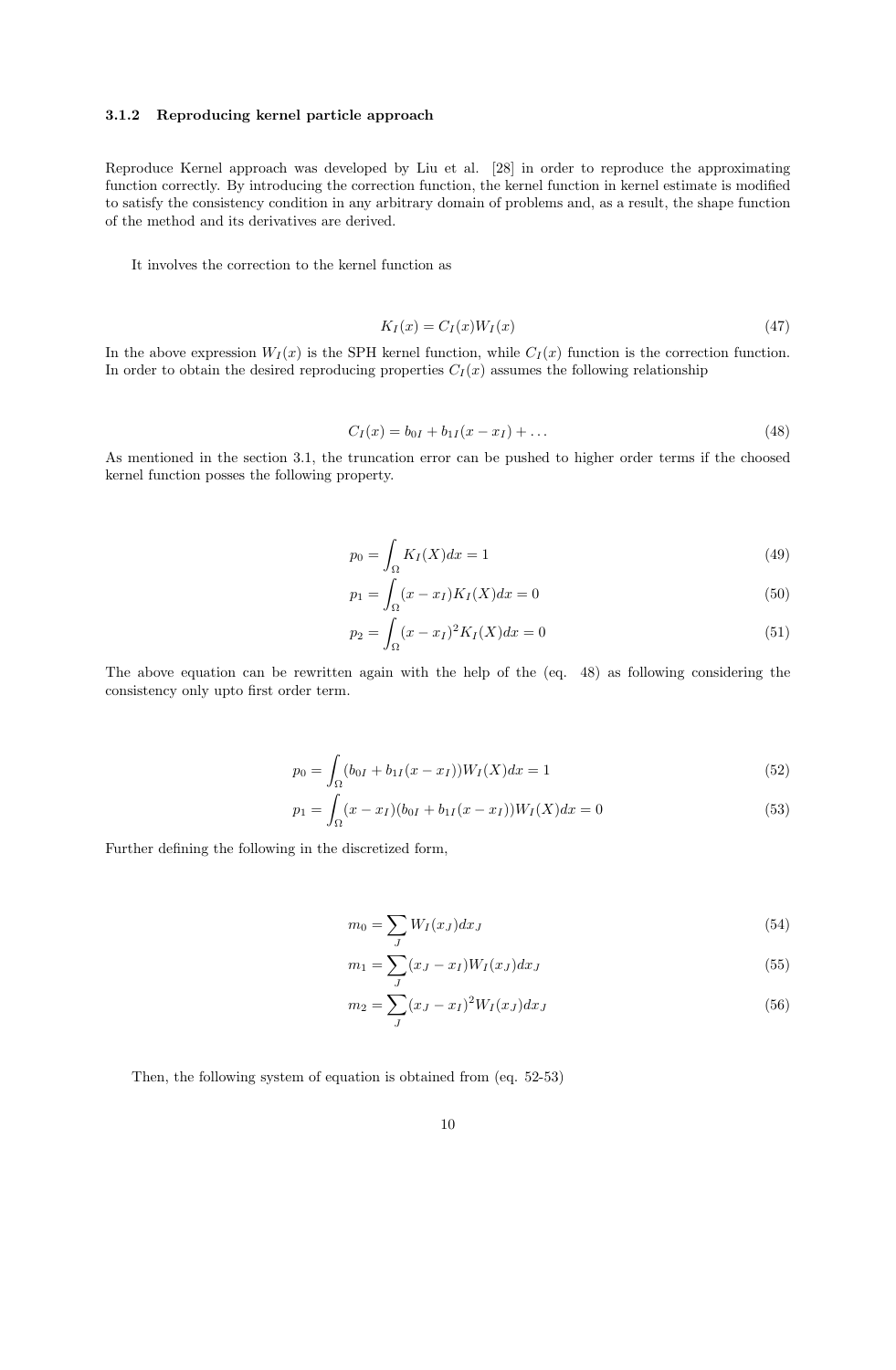$$
b_{0I}m_0 + b_{1I}m_1 = 1
$$
  

$$
b_{0I}m_1 + b_{1I}m_2 = 0
$$
 (57)

Solving for  $b_{0I}, b_{1I}$  from the above equations and back substitution to the (eq. 47) will give the required corrected kernel function of first order consistency.

The basic idea of meshless methods[42] is to use shape functions which are used in fitting of points. More precisely, given a distribution of nodes  $x_I$ , the fitting algorithm (moving least square or reproducing kernel approximant) is invoked to produce to produce the shape functions,  $\Phi_I$  which are then used in the discretization of the continuum in either method Galerkin or Collocation method. These shape functions are used in a Galerkin or collocation discretization process to set up a linear system of equations. All these data fitting approaches do not depend (at least to a great extent)upon a mesh or any fixed relation between grid points (particles). However, the realization and implementation of such a method is not so simple in general: there are often problems with stability and consistency conditions.

### 4 Discretization

The discretization scheme employed in the meshfree numerical simulation is presented in this section. In the work reported so far, the following method of discretization schemes are well renowned, namely

- 1. Collocation methods [1]
- 2. Galerkin methods [8, 37, 17]
- 3. Mixed Galerkin-Collocation methods.[11]

Each methods has some advantages and disadvantages in itself. Galerkin-based meshless method are computational intensive, whereas collocation-based meshless methods suffer from instability(Tensile instability and rank deficiency). Lets consider the example of imposing collocation method and Galerkin methods on the conservation of linear momentum equation in Lagrangian formulation.

$$
\rho_0 \ddot{u} = \nabla_X \cdot P + \rho_0 b \tag{58}
$$

where  $\rho_0$  initial densities,  $\ddot{u}$  material time derivatives of displacment vector, $\nabla_X$  is the gradient or divergence operator expressed in material derivatives, P is the nominal stress tensor and b is the body force. The boundary conditions are following

$$
u(X,t) = \bar{u}(X,t) \quad \Gamma_0^u \tag{59}
$$

$$
n^{0} \cdot \mathbf{P}(X,t) = \bar{t}(X,t) \Gamma_{0}^{t}
$$
\n(60)

where  $\bar{u}$  and  $\bar{t}$  are the prescribed displacement and traction values on the boundary, respectively,  $n^0$  is the outward normal to the domain and  $\Gamma_0^u \cup \Gamma_0^t = \Gamma_0$ ,  $\Gamma_0^u \cap \Gamma_0^t = 0$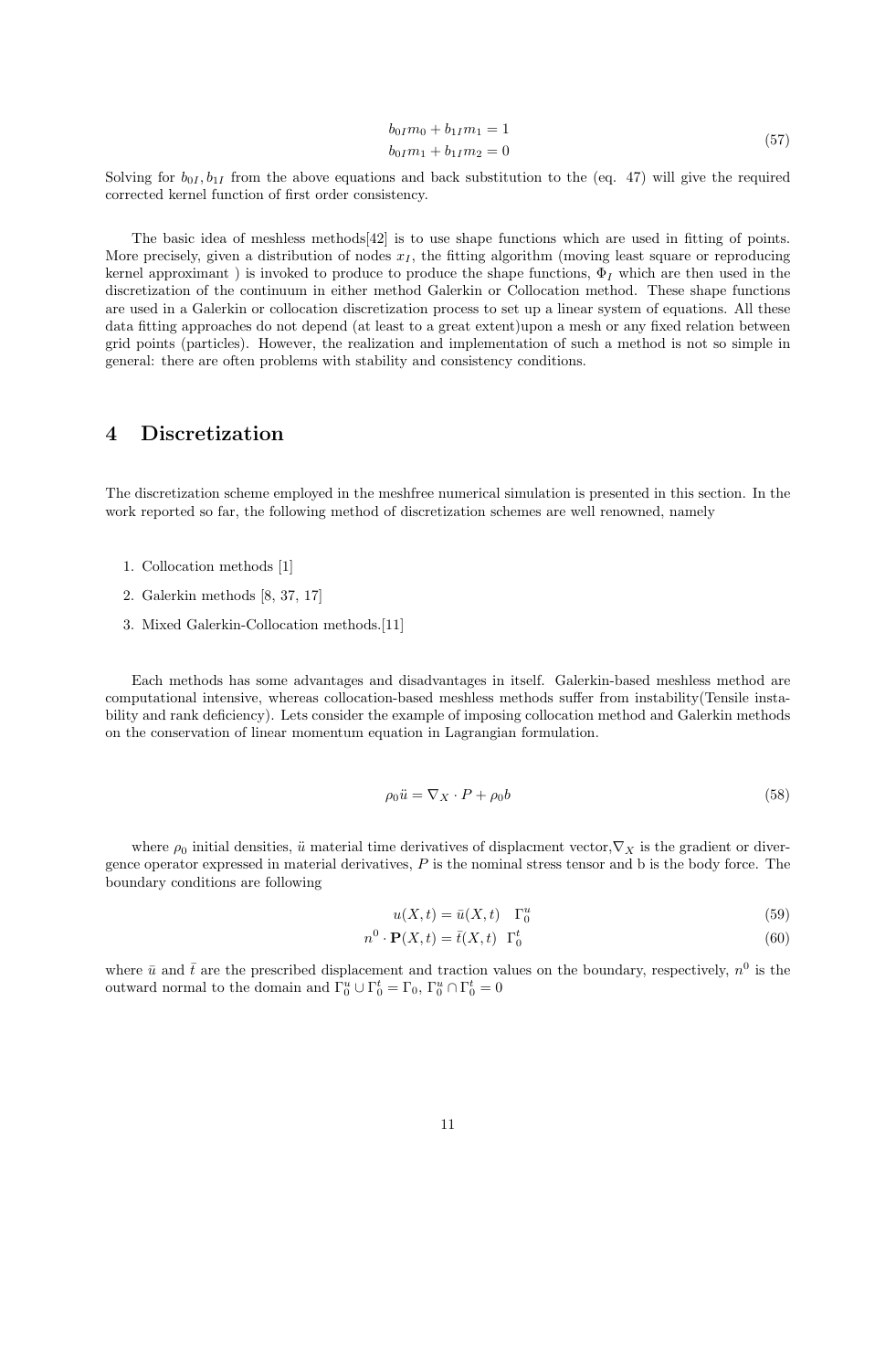#### 4.1 Collocation Based Method

In collocation methods the discrete equations are obtained by enforcing the equilibrium equation on the set of nodes. Now by enforcing the kernel approximation mentioned in (eq. 9) to the governing (eq. 58) at particle I in domain is represented as

$$
\rho_0 \ddot{u}_I = \sum_J \nabla_X W_{IJ} \cdot P_J \Delta \Omega_J + \rho_0 b \tag{61}
$$

The above equation are simply linear algebraic equation system and could be solved by any of the standard methods. It should me noted that some more algebraic linear system equations comes from boundary conditions. Hence in this method there are more number of equations than actually the number of unknowns. Nodal integration is used to solve the above equation which encompasses instability due to rank deficiency and tensile instability. Stress point integration could be used to remove rank deficiency, but tensile instability could not be eliminated [46].

As an attempt to avoid the weak form Galerkin method, a least-square formulation was suggested [38] but proved to be adequate only for lower-order schemes such as those for first-order partial differential equations. As an alternative approach, Oñate et al. [35] developed a point collocation scheme for fluid flow problem on the basis of weighted least-squares procedure, which they called the finite point method. The finite point method includes additional terms in the strong form to stabilize the convective term. O $\tilde{n}$ ate et al. [36] also applied this method to elasticity problems. Aluru [1] and Zhang et al. [48] presented point collocation methods based on the reproducing kernel approximation and radial basis functions, respectively. Zhang et al. [47] proposed a least-squares collocation meshfree method which uses auxiliary points to improve the solution accuracy.

#### 4.2 Galerkin Based Method

Galerkin Based formulation is the standard method that is used in FEM formulation also. One of the essential ingredient of the Galerkin formulation is the integration by parts and the application of the divergence theorem. Using the same idealogy (eq. 58) can be framed in galerkin method as

$$
\int_{\Omega_0} \rho_0 \delta u \cdot \ddot{u} d\Omega = \int_{\Omega_0} \rho_0 \delta u \cdot b d\Omega - \int_{\Omega_0} (\nabla_X \delta u)^T : P d\Omega + \int_{\Gamma_0} \delta u \cdot \overline{t} d\Gamma \tag{62}
$$

where  $\delta u$  is the test function from its right candidate Hilbert space set which is here in this case the subset of corrected Kernel functions. Now imposing corrected SPH approximation to the above equation will give

$$
m_I \ddot{u}_I = f_I^{ext} - f_I^{int},\tag{63}
$$

$$
f_I^{ext} = \int_{\Omega_0} \rho_0 W_I b d\Omega + \int_{\Gamma_0} W_I \overline{t} d\Gamma \tag{64}
$$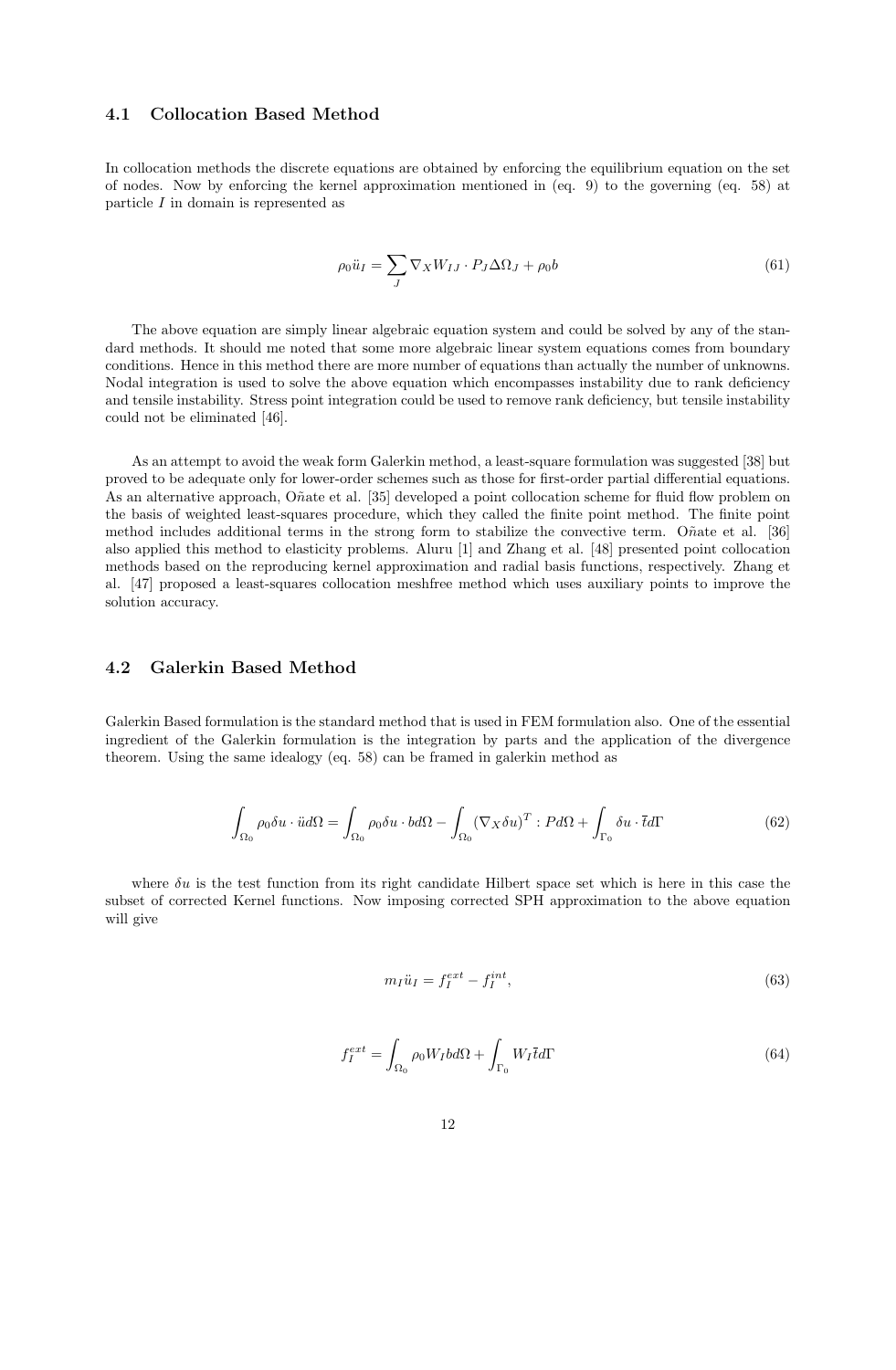$$
f_I^{int} = \int_{\Omega_0} (\nabla_X W_I)^T \cdot P d\Omega \tag{65}
$$

Galerkin methods require some type of cell structure for integration over the problem domain. This procedure assumes exact integration and thus inaccuracy in the integration is directly related to the solution accuracy. Although Galerkin-based meshfree methods have advantageous features, difficulties of imposing essential boundary conditions and undeniable usage of background cell for Galerkin formulation erode merits of meshfree methods. Nodal integration, cell or octree quadrature, and background finite element mesh quadrature have been used. The first of these is the fastest, but appears to suffer from instability [5] and several stabilization schemes have been developed. The second and third have the disadvantage that the resulting method is not truly meshless. In Galerkin based meshless method (GBMM), derivatives in domain integrals are lowered by using the divergence theorem to establish the weak form. The inaccuracy in integration will result in significant error in the solution. However, the shape functions in meshless method are very complex. Delicate background cells and a large number of quadrature points must generally be employed to integrate the weak form as accurate as possible. As a consequence, the GBMM is much more expensive than FEM.

#### 4.3 Integration Schemes

The computational efficiency of mesh free Galerkin methods hinges critically on the choice of domain quadrature, and the issue is more computationally critical in fast dynamics and iterative equilibrium. The shape functions in meshfree methods are rational functions of the spatial coordinates and their local supports may not align with the integration domains. This misalignment is the more significant source of error and affects the accuracy and convergence of meshfree methods[13]. The article [13]also proposes the technique bounding box to impose the alignment of the kernel supports with the integration domain. Note that in case of FEMs supports and integration domains always coincide. Accurate integration of the weak form requires for more quadrature points than in finite element methods. Hence the computational demand of mesh free methods to employ quadrature rules is quiet high as compared to FEMs. The major issues with discretization of the continuum via Galerkin is the evaluation of the integrals of the eq. 61 and eq. 64-65. There has some proposed approaches mentioned here.

1. Nodal integration , where the integral is evaluated by

$$
\int_{\Omega} f(x)d\Omega = \sum_{I=1}^{n} f(x_I)\Delta\Omega_I
$$
\n(66)

This is the nodal integration scheme[17] posses the same stability properties as of SPH, which is truely meshless method. The nodal integration is used in collocation methods for evaluating the integrals term. Though this integration is very fast and most suitable e.g for fast transient dynamics problems but this approach gives unstable results for integrating higher order differential equation i.e second order or higher. This need the further careful study for this instabilities which is also not much touched part in the literature. Quadrature schemes that employ only the nodes (also called the particles) as quadrature points, are only moderately slower than the FEM; however, they tend to exhibit instabilities[6, 39]. This problem has been addressed by Beissel and Belytschko [5] and Chen et al. [10], where leastsquares stabilization for nodal integration is proposed. Nevertheless, many remarkable solutions have been obtained by standard SPH.

2. Cell or octree quadrature where a regular array of domains in the background is used for quadrature. This approach cost more than the finite element method computationally because the mesh free approximants are non-polynomial in character and required more integration points.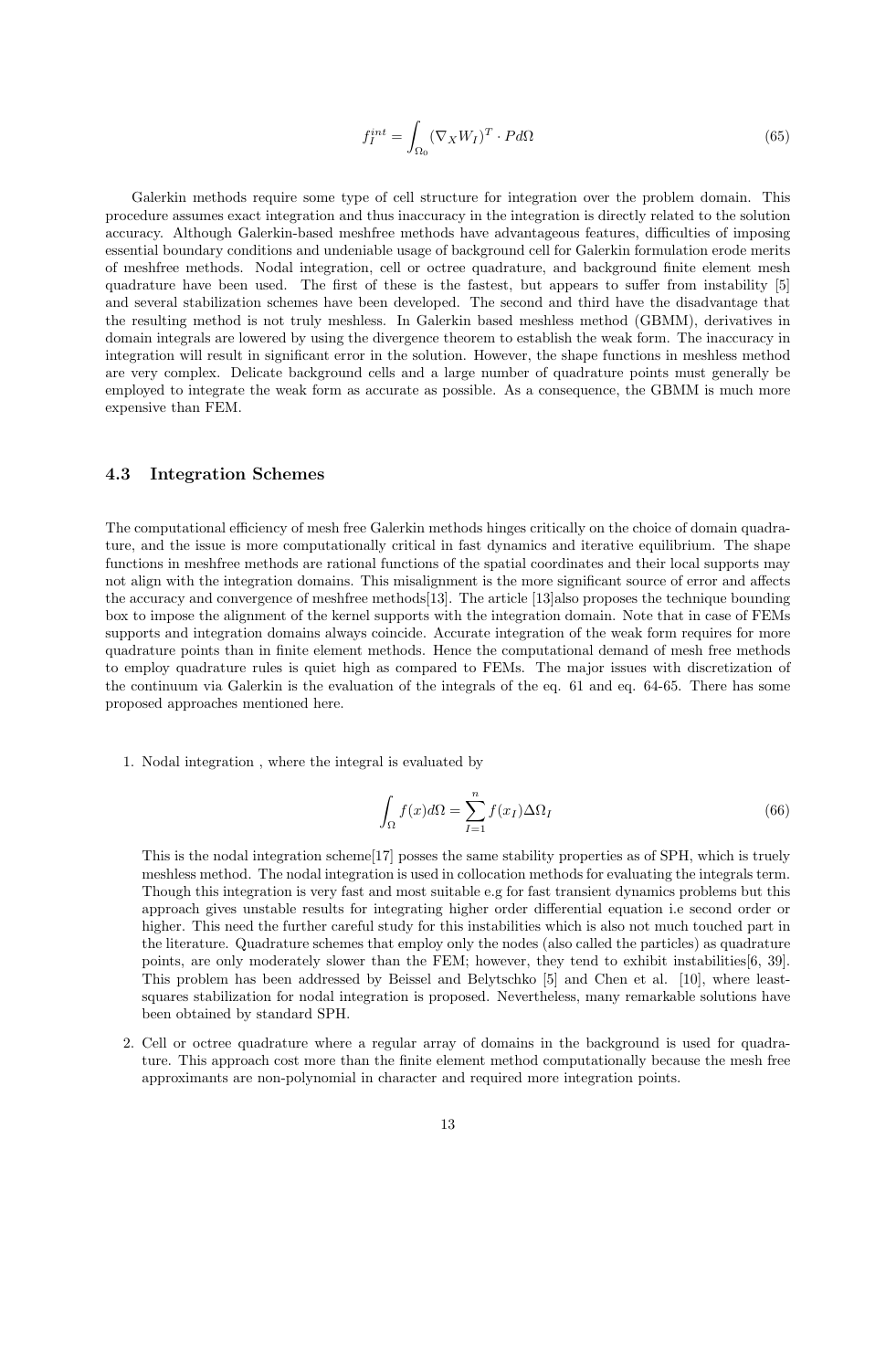3. Stress point integration approach.

Actually its not the new approach but a remedy proposed by Dyka et al. [15, 16] to stabilize the standard SPH method or nodal integration method. The convergence and stability properties of stress-point integration are between full integration and nodal integration; the later can be considered unstable. The numerical studies that for uniform arrangements of particles, stress point integration achieves good convergence rates. However, for non-uniform arrangements of particles fail to converge. Least square stabilization is used with stress point integration to get more stabilization and convergence for non-uniform arrangement of particles[19]. Randles et al. [40] extended stress point integration to higher dimensions to stabilize the normalized form of SPH. Stress point integration eliminates instabilities due to rank deficiency but not those due to the tensile instability, see Belytschko et al. [46]. Stress point integration is used when nodal integration is employed either in collocation method or Galerkin method for removing spurious modes or oscillatory modes (rank deficiency instability). This is used only in evaluating the internal force term. eq. 65 can be represented as the following using extra integration points called stress points by

$$
f_I^{int} = \sum_{J1} V_{J1}^0 \nabla_X W_I(X_{J1}) \cdot P_{J1} + \sum_{J2} V_{J2}^0 \nabla_X W_I(X_{J2}) \cdot P_{J2}
$$
 (67)

where J1 and J2 are subsets of master nodes and stress points respectively.

In the second and third cases Gauss quadratures or specific techniques are employed to accurately integrate[42] the weak form. In the EFG method, the integrals of eq. 64-65 are usually evaluated over background cells based on an octree structure. Full quadrature in the cells is computationally expensive for nonlinear and or dynamic problems. SPH collocation is equivalent to EFG method when nodal integration strategy is employed, so it will exhibit the same instabilities.

### 5 Boundary Conditions

Imposing essential boundary conditions is a key issue in mesh-free methods. The shape functions in meshless methods are not strict interpolants, i.e they do not satisfy the Kronecker delta condition

$$
N_A(x_B) \neq \delta_{AB} \neq \begin{cases} 1 & if A = B \\ 0 & otherwise \end{cases}
$$
 (68)

where  $N_A(x_B)$  is the shape function of node A evaluated at node B, and  $\delta_{AB}$  is the Kronecker delta. In other words the shape function associated to a particle does not vanish at other particles, which is not the case with Finite element method. A consequence of this is that the approximated value on the boundary depends on interior nodes as well as boundary nodes. For example this prevents the treatment like finite element method for Dirichlet boundary conditions, where boundary nodes are simply omitted from the solution procedure. Some of the proposed technique for implementing the essential boundary conditions in mesh free methods are mentioned. These techniques can be classified in following groups:

- 1. methods based on a modification of the weak form, such as Lagrange multiplier method[8], the penalty method [49]and Nitsche's method[22, 3]
- 2. methods in which coupling is achieved between the meshfree shape functions and the finite element shape function near the boundary, which allows directly to impose prescribed values. Coupling between FE and SPH [31]or between FE and EFG or RKPM [9, 24] is used to deal with boundary conditions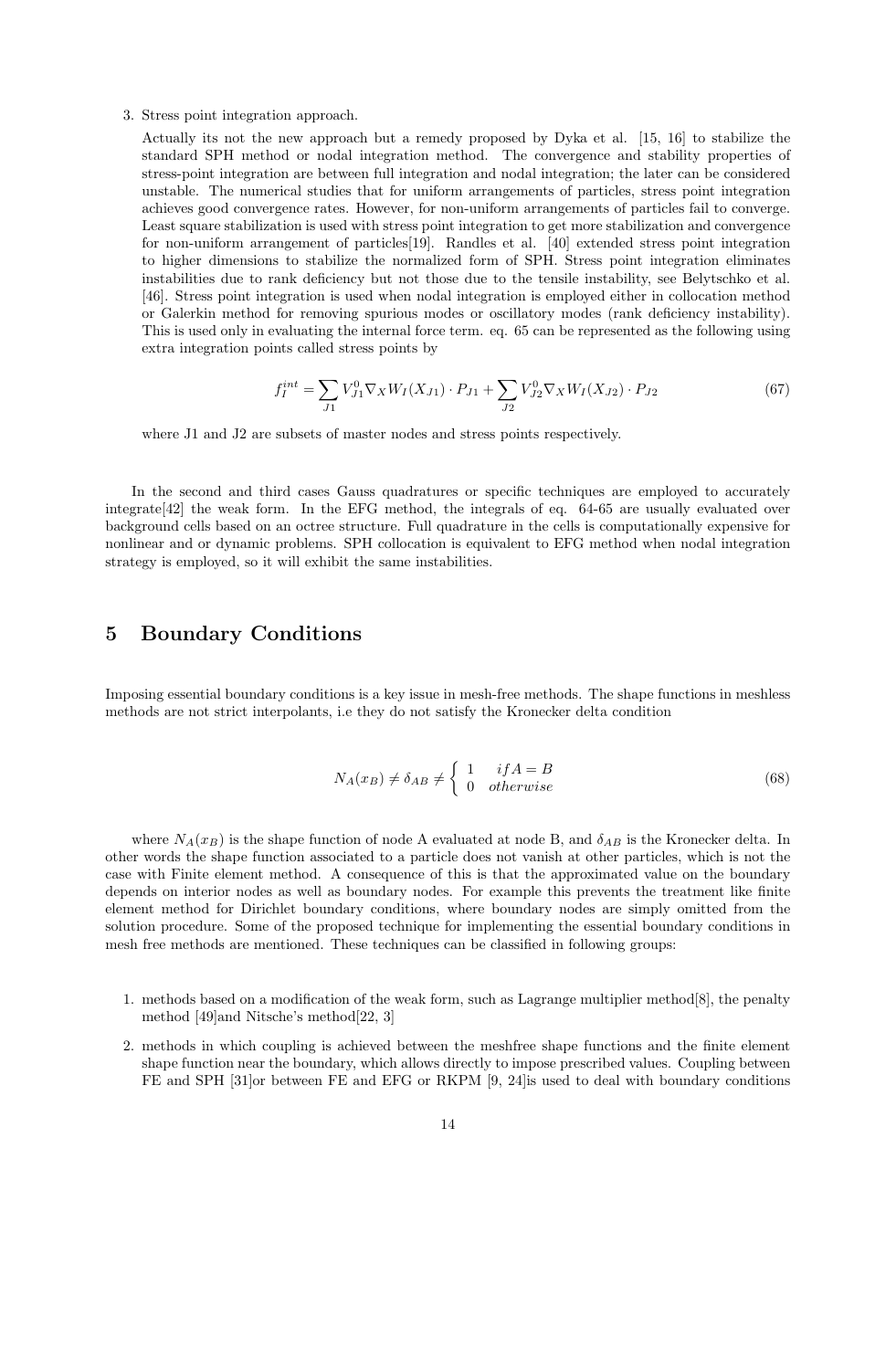problem. On the other hand, bridge scale method proposed in [44] is a general technique to mix a mesh-free approximation with any other interpolation space, in particular with finite elements near the essential boundary.

The most excellent review for imposing the boundary conditions in mesh free method could be found in [18].

## 6 Stability and Convergence of Meshfree methods

The stability of the particle (meshfree ) method is essential to their robustness. Three kinds of instabilities mainly results from the discretization of the continua are mentioned in literature so far namely:

- 1. a high frequency instability which results from the rank deficiency of the discrete divergence operator and makes the equilibrium equations singular; this occurs regardless of the value of the stress.
- 2. a tensile instability which results from the interaction of the second derivative of kernel and the tensile stress, it occurs even in one-dimensional plane response or also defined premature fragmentation of the SPH grid in tension.
- 3. Material instability which is also found in continua.

The tensile instability was first identified by Swegle et al. [43] by a Neumann analysis of the onedimensional equation. This behavior is synonym to the under-integration of the Galerkin form which leads to spurious singular modes( also called node to node oscillation in some of the reviews) in the solution space. This is analogous to hourglass control for reduced integration in finite element techniques. Stability is a primary concern for any nodal integration method since large oscillations in the solution can often occur unless some measures are taken to mitigate them. In lieu of stabilization, stress points are often introduced near the nodes to avoid these oscillations.

Stress-point integration was first proposed by Dyka and Ingel [15] and Dyka et al. [16] for tension instabilities in SPH. In fact, stress points do not suppress tension instabilities, which are due to a rather anomalous description of the motion in SPH, see [6]. Instead, in many cases they restore the positive definiteness of the linear equations, i.e. they correct rank deficiency. Stress-point integration for multi-dimensions was proposed by Randles et al. [40], who use only the stress points for quadrature. The convergence and stability properties of stress-point integration are between full integration and nodal integration; the latter can be considered unstable.

Some review is mentioned in the article $[6]$  regarding the stability analysis of meshfree methods with Eulerian and Lagrangian kernels formulation. It was concluded in the article that instability due to rank deficiency occurs for both Lagrangian and Eulerian kernels with nodal integration or collocation. This instability can be eliminated by stress points. However, it is found stress points cannot completely stabilize Eulerian kernels. It will be shown that the tensile instability is to a large extent the idiosyncrasy of what we call Eulerian kernels. In an Eulerian kernel, the stability depends on the stress and the second derivative of the kernel. This generates the tensile instability. When the kernel is function of the material(Lagrangian) co-ordinates, a so- called Lagrangian kernel, the tensile instability does not occur. It was also concluded that the best approach to stable particle discretizations is to use Lagrangian kernels with stress points. However the convergence and stability depends on the distribution of the particles on the domain, which give very poor convergence for non-uniform particle distribution. It was concluded that stability can be achieved in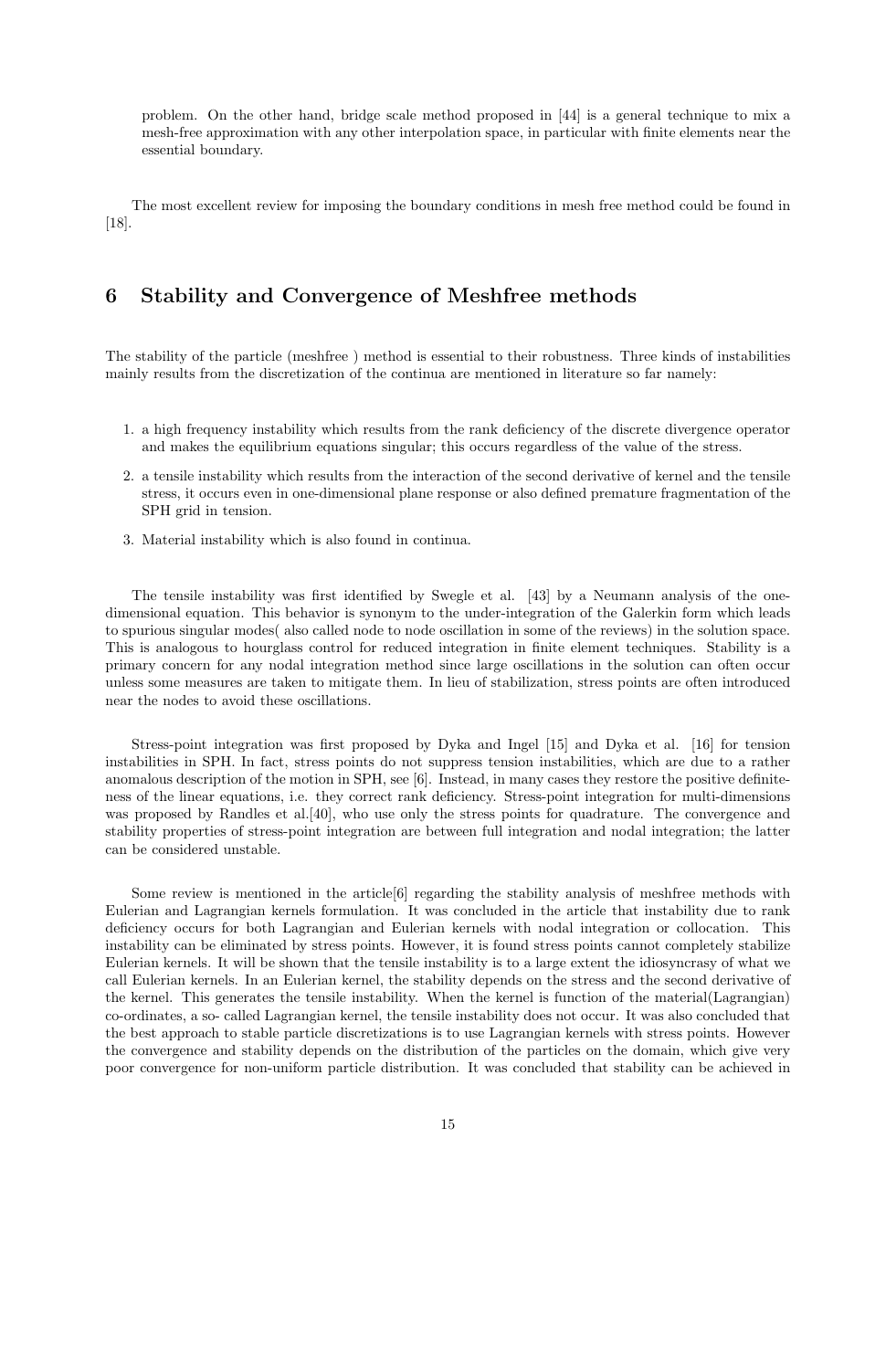irregular particle distribution by least-square stabilization. The following methods proposed so far in the realm for the stabilization of meshfree methods.

- 1. Swegle et al. [45] have proposed a conservative smoothing scheme to eliminate the tensile instability.
- 2. The short wave length modes can be suppressed with Least square stabilization [5, 10]for nodal integration stability which contains the square of the residual of the momentum equation in the weak form.
- 3. Stabilization by stress point technique which suppresses high frequency instability.

# 7 Numerical Simulation

Some of the numerical simulation for the solution of the differential equationis presented in this section. It should be noted that Gaussian kernel,  $W_I$  is used with smoothing length  $(h = 0.225)$ in all the examples. The following example illustrates the significance of the uncorrected and corrected standard SPH kernel function in approximating the function. The following function is approximated by the standard SPH method.

$$
f(x) = \sin x \quad 0 \le x \le \Pi \tag{69}
$$

The equations that are used in approximating the above function and its derivative are as.

$$
f^h(x)|_I = \sum_J f_J W_I(x_J) \Delta \Omega_J \tag{70}
$$

$$
\nabla f^h(x)|_I = \sum_J [f_I - f_J] \nabla W_I(x_J) \Delta \Omega_J \tag{71}
$$

Figure 2.a-2.b clearly mention the inaccuracy in reproducing the function and its first derivative near the boundaries. After correcting the kernel function by Moving least square approach mentioned in section 3.1.1, Figure 2.c-2.d shows excellent correlation between the exact and approximated function.

### 7.1 Spatial differential equation

Consider the following one-dimensional second order differential equation on the domain  $0 \leq x < 1$ 

$$
\frac{d^2u}{dx^2} + x = 0\tag{72}
$$

with the following boundary conditions

$$
u(0) = 0
$$
  

$$
\frac{du}{dx}|_{x=1} = 0
$$
 (73)

The exact solution to the above problem is given by

$$
u(x) = \left(\frac{x}{2} - \frac{x^3}{6}\right) \tag{74}
$$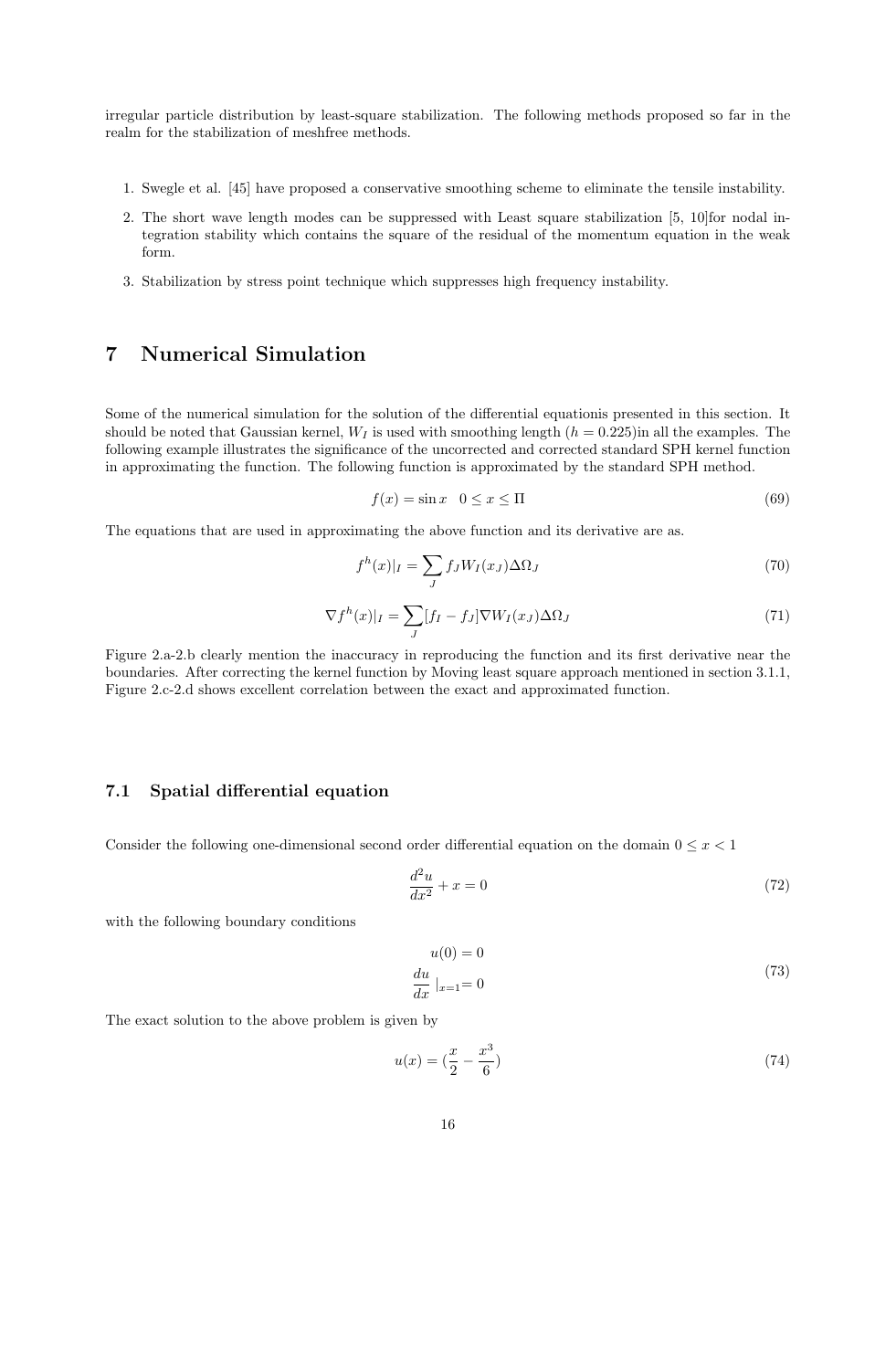

(c) Function approximation with corrected kernel (d) First derivative approximation with corrected kernel

Figure 2: Kernel functions

The above differential equation (eq. 72) is solved by Element free Galerkin method [12]. Weak form is computed under the Galerkin method as specified in section 4.2. Further moving least square approximant is used for the approximated solution. Figure 3a shows the good correlation between the approximated and exact solution.

The differential equation (eq. 72) could also be solved by collocation method. The second order derivative of the shape function is mentioned in (eq. 45). Figure 3b shows the good correlation between the approximated and exact solution by collocation method.



Figure 3: differential equation solution.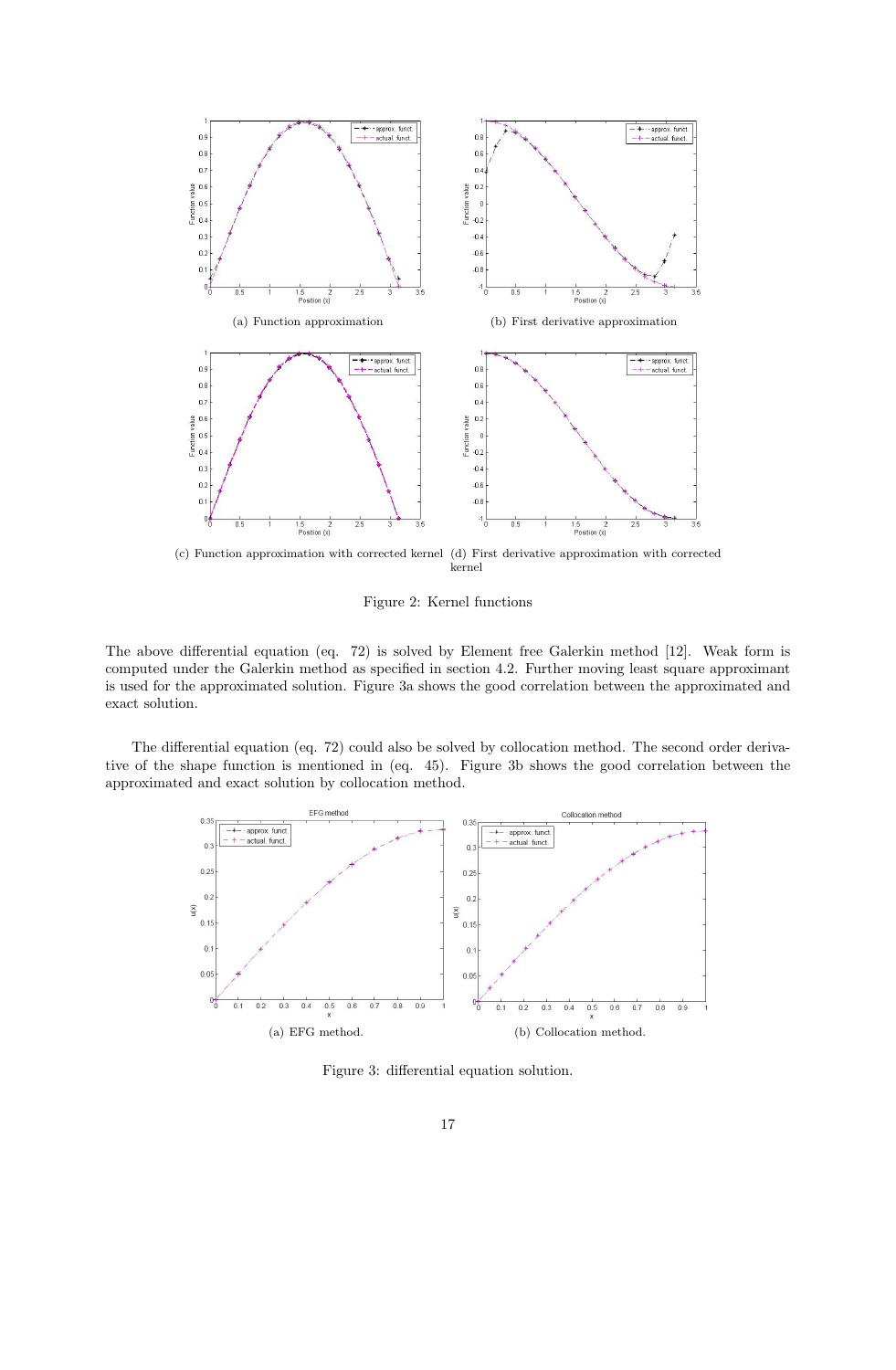Next example, consider the following one-dimensional first order differential equation on the domain  $0 \leq x < \Pi$ 

$$
\frac{du}{dx} = x\tag{75}
$$

with the following boundary conditions

$$
u(0) = 0 \tag{76}
$$

The exact solution to the above problem is given by

$$
u(x) = \frac{x^2}{2} \tag{77}
$$

The above differential equation (eq. 75) is solved by Collocation based method as mentioned in section 4.1. Further moving least square approximant is used for the approximated solution. Figure 4 shows the good correlation between the approximated and exact solution.



Figure 4: Differential equation solution

### 7.2 Temporal differential equation

Next example, consider the following one-dimensional wave equation on string with domain  $0 \leq x < L$ 

$$
\frac{d^2u}{d^2t} = c^2 \frac{d^2u}{d^2x} \tag{78}
$$

where L is the length of the string, c, is wave propagation speed on the string. The following are the boundary conditions

$$
u(0,t) = u(L,t) = 0
$$
  

$$
\frac{du(x,0)}{dt} = f(x)
$$
 (79)

The spatial discretization of the wave equation is achieved with help of collocation methodologies where the second derivative of the shape function is obtained from (eq. 45). Iterative time step is done with the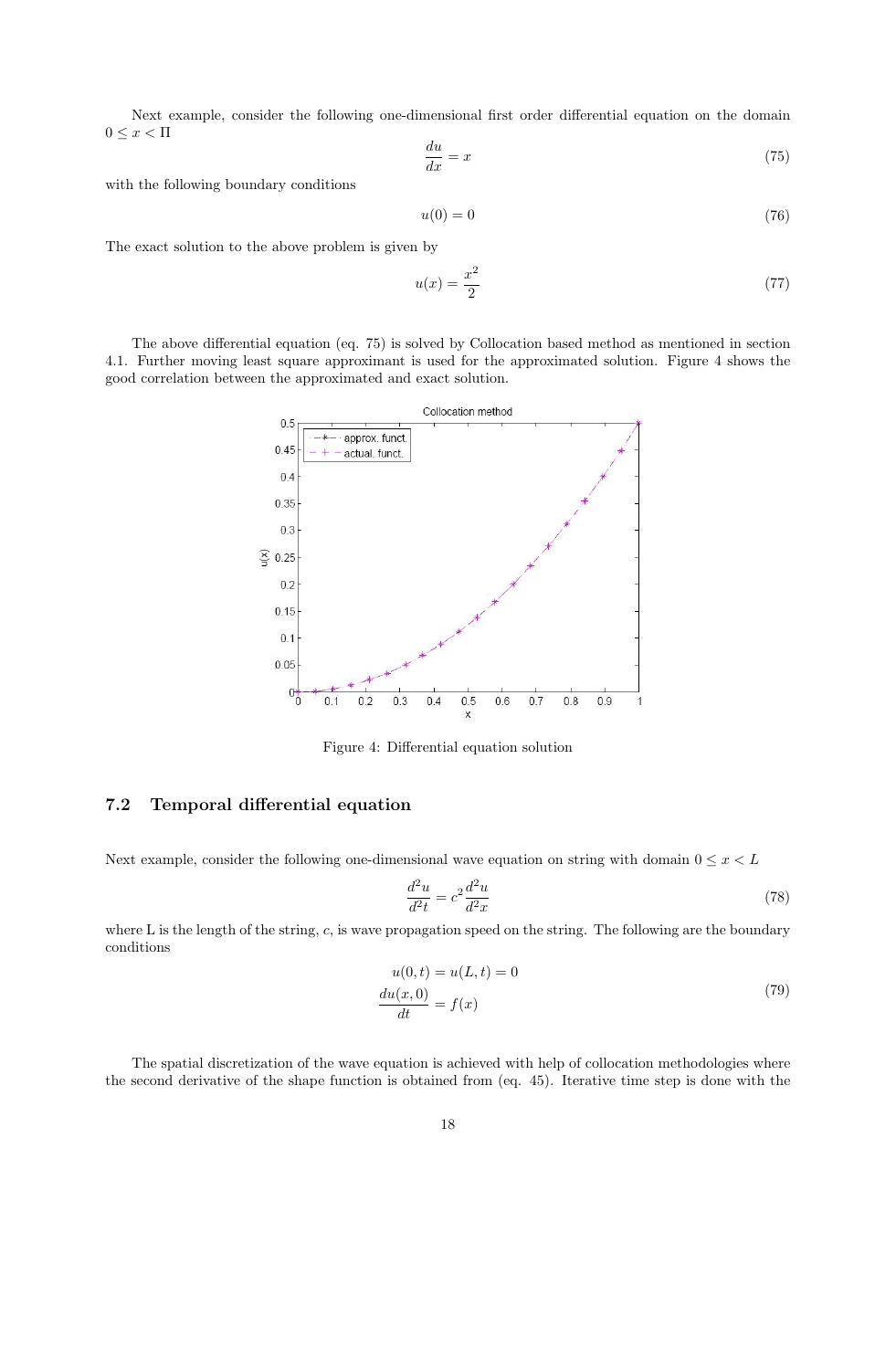

Figure 5: Wave equation solution

help of Leap-frog iterative scheme. Figure 5 shows the propagation wave at three different time shots, with the following parameters  $L = 4m$ ,  $c = 5053m/s$ , timestep = 0.00025sec

Instability due to node to node oscillation is depicted in Figure 6 below at some time shots of propagation wave. The following parameters is choosed for showing this instability: Figure 6a  $L = 1m, c =$  $5053m/s, time step = 0.00000025sec$  with initial velocity = 5m/sec to all the particles from  $x = 0$  to  $x = \frac{L}{4}$ . Figure 6b  $L = 0.5m$ ,  $c = 9053m/s$ , timestep = 0.00000025sec with initial velocity a bump function  $f(x)$  =  $-40xe^{-x^2}$ . The solution is clearly no longer smooth which as shown in Figure 5, and clearly shows the numerical integration instability.



Figure 6: Wave equation solution.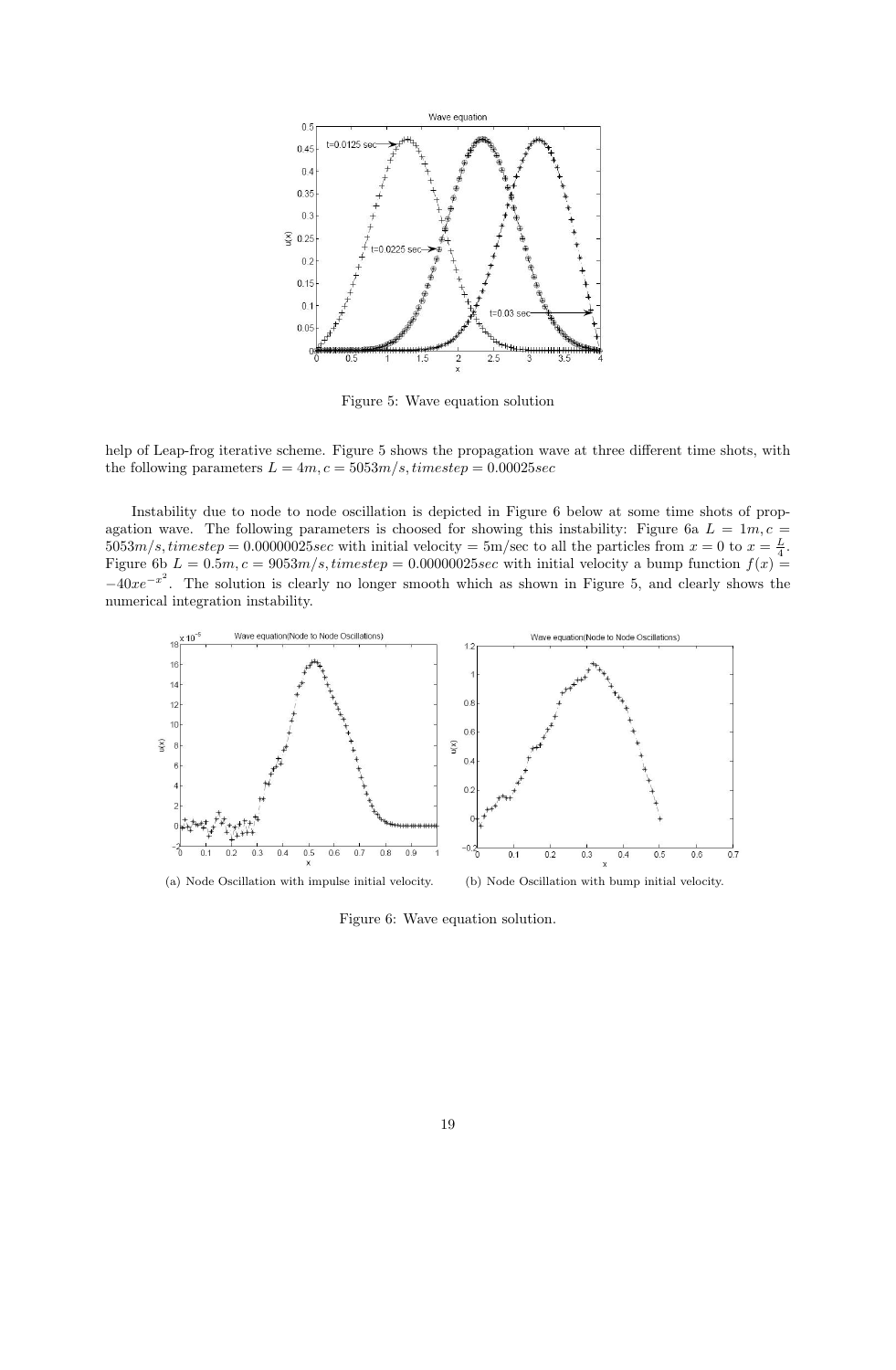# References

- [1] N. Aluru, A point collocation method based on reproducing kernel approximation., Int. Journl. Numer. Methds. Eng. 47 (2000), no. 6, 1083–1121.
- [2] S. N. Atluri and S. Shen, The meshless local petrov-galerkin (mlpg) method: a simple and less-costly alternative to the finite element and boundary element methods., Computer Model. Eng. and Sci., 3 (2002), no. 1, 11–52.
- [3] I. Babuska, I. Banerjee, and J. E. Osborn, Meshless and generalized finite element methods: A survey of some major results., In Meshfree Methods for Partial Differential Equations, vol. 26, Springer Verlag, Berlin, 2002.
- [4] I. Babuska and J. M. Melenk, The partition of unity method., Int. Journl. Numer. Methds. Eng. 40 (1997), 727–758.
- [5] S. Beissel and T. Belytschko, Nodal integration of the element-free galerkin method, vol. 139, pp. 49–74, 1996.
- [6] T. Belytschko, Y. Guo, W. K. Liu, and S. P. Xiao, A unified stability analysis of meshless particle methods, Int. Journl. Numer. Methds. Eng. 48 (2000), 1359–1400.
- [7] T. Belytschko, Y. Krongauz, J. Dolbow, and C. Gerlach, On the completeness of meshfree particle methods, Int. Journl. Numer. Methds. Eng. 43 (1998), 785–819.
- [8] T. Belytschko, Y. Y. Lu, and L. Gu, *Element-free galerkin methods.*, Int. Journl. Numer. Methds. Eng. 37 (1994), 229–256.
- [9] T. Belytschko, D. Organ, and Y. Krongauz, A coupled finite element-element free galerkin method., Comput. Mech. 17 (1995), no. 3, 186–195.
- [10] J. S. Chen, C. T. Wu, and Y. You, A stabilized conforming nodal integration for galerkin mesh-free methods., Int. Journl. Numer. Methds. Eng. 50 (2001), 435–466.
- [11] G. A. Dilts, Moving-least squares-particle hydrodynamics-i. consistency and stability, Int. Journl. Numer. Methds. Eng. 44 (1999), 1115–1155.
- [12] J. Dolbow and T. Belytschko, An introduction to programming the meshless element free galerkin method., Archives Comput. Methd. Eng. 5 (1998), no. 3, 207–241.
- [13] Mumerical integration of the galerkin weak form in meshfree methods., Comput. Mech. 23 (1999), 219–230.
- [14] C. A. Duarte and J. T. Oden,  $h$ -p clouds an  $h$ -p meshless method., Numer. methods. Partial Differ. Equations, 12 (1996), no. 6, 673–705.
- [15] C. T. Dyka and R. P. Ingel, An approach for tension instability in smoothed particle hydrodynamics(sph), Comp. and Struct. 57 (1995), 573–580.
- [16] C. T. Dyka, P. W. Randles, and R. P. Ingel, Stress points for tension instability in sph., Int. Journl. Numer. Methds. Eng. 40 (1997), 2325–2341.
- [17] L. C. Felgueroso, I. Colominasand G. Mosqueira, F. Navarrina, and M. Casteleiro, On the galerkin formulation of the smoothed particle hydrodynamics method., Int. Journl. Numer. Methds. Eng. 60 (2004), 1475–1512.
- [18] Sonia Fernandez-Mendez and Antonio Huerta, Imposing essential boundary conditions in mesh-free methods., Computer Methds. Appl. Mech. Eng. 193 (2004), 1257–1275.
- [19] T. P. Fries and T. Belytschko, Convergence and stabilization of stress-point integration in mesh-free and particle methods., Int. Journl. Numer. Methds. Eng. 74 (2008), 1067–1087.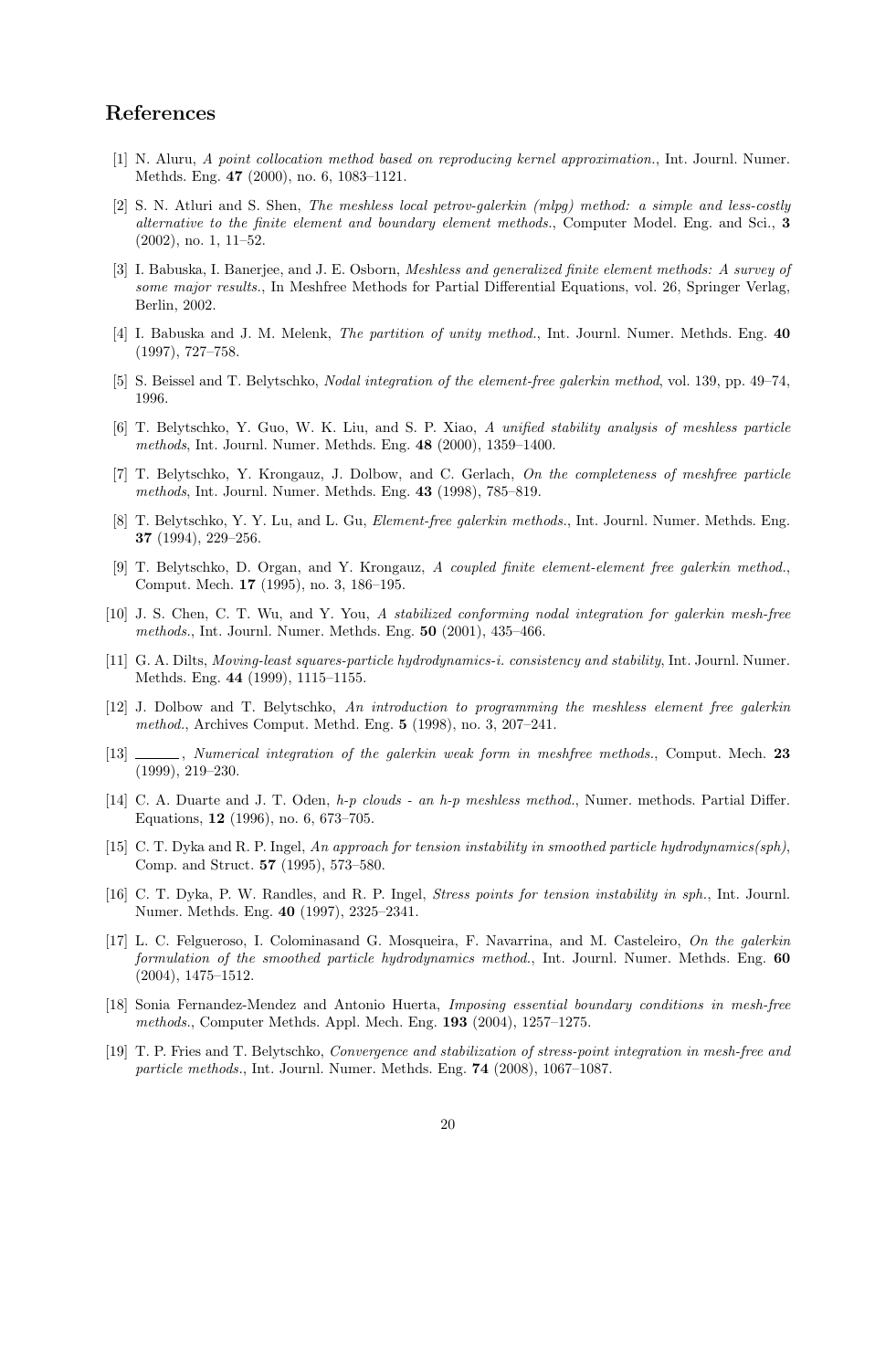- [20] D. A. Fulk and D. W. Quinn, An analysis of 1-d smoothed particle hydrodynamics., Journl. Comput. Physics 126 (1996), 165–180.
- [21] R. A. Gingold and J. J. Monaghan, Smoothed particle hydrodynamics: theory and application to nonspherical stars., Mon. Not. Royal. Astr. Soc. 181 (1977), 375–389.
- [22] M. Griebel and M. A. Schweitzer, A particle-partition of unity method. part v: Boundary conditions, Geometric Analysis and Nonlinear Partial Differential Equations, Springer-Verlag, Berlin, 2002.
- [23] J. Hongbin and D. Xin, On criterions for smoothed particle hydrodynamics kernels in stable field., Journl. Comput. Physics 202 (2005), 699–709.
- [24] A. Huerta, T. Belytschko, S. Fernandez-Mendez, and T. Rabczuk, Meshfree methods, In Encyclopedia of Computational Mechanics, vol. 1, ch. 10, pp. 279–309, John Wiley and Sons, 2004.
- [25] G. R. Johnson and S. R. Beissel, Normalized smoothing functions for sph impact calculations, Int. Journl. Numer. Methds. Eng. 39 (1996), 2725–2741.
- [26] Y. Krongauz and T. Belytschko, Consistent pseudo-derivative in meshless methods, Comput. Meth. Appl. Mech. Eng. 146 (1997a), 371–386.
- [27] P. Lancaster and K. Salkauskas, Surface generated by moving least squares methods, Mathematics of Computation. 37 (1981), no. 155, 141–158.
- [28] W. K. Liu, S. Jun, and Y. Zhang, Reproducing kernel particle methods., Int. Journl. Numer. Methds. Eng. 20 (1995), 1081–1106.
- [29] W. K. Liu, S. Li, and T. Belytschko, Moving least square reproducing kernel methods part i: Methodology and convergence., Computer Methds. Appl. Mech. Eng. 143 (1997), no. 1-2, 113–154.
- [30] L. B. Lucy, A numerical approach to the testing of the fission hypothesis., The Astronomical Journal. 82 (1977), no. 12, 1013–1024.
- [31] S. F. Mendez, J. Bonet, and A. Huerta, Continuous blending of sph with finite elements., Computer and Structures. 83 (2005), no. 6, 1448–1458.
- [32] J. Monaghan, An introduction to sph, Comput. Phys. Commun. 48 (1988), 89–96.
- [33] B. Nayroles, G. Touzot, and P. Villon, Generalizing the finite element method:diffuse approximation and diffuse elements., Comput. Mech. 10 (1992), 307–318.
- [34] E. Oñate and S. Idelsohn, A mesh-free finite point method for advective-diffusive transport and fluid flow problems., Comput. Mech. 21 (1998), no. 4-5, 283–292.
- [35] E. Oñate, S. Idelsohn, O.C .Zienkiewicz, R. L. Taylor, and C. A. Sacco, A stabilized finite point method of analysis of fluid mechanics problems., Computer Model. Eng. and Sci., 139 (1996), 315–346.
- [36] E. Oñate, F. Perazzo, and J. Miquel, A finite point method for elasticity problems., Computer and Structures. 79 (2001), 2151–2163.
- [37] X. F. Pan, X. Zhang, and M. W. Lu, Meshless galerkin least-squares method, Computational Mechanics 35 (2005), 182–189.
- [38] S. H. Park and S. K. Youn, The least squares meshfree method., Int. Journl. Numer. Methds. Eng. 52 (2001), 997–1012.
- [39] T. Rabczuk, T. Belytschko, and S. P. Xiao, Stable particle methods based on lagrangian kernels, Comput. Meth. Appl. Mech. Eng. 193 (2004), 1035–1063.
- [40] P. W. Randles and L. Libersky, Smoothed particle hydrodynamics: some recent improvements and applications, Comp. Methds. Appld. Mec. and Eng. 139 (1996), 375–408.
- [41] D. Shepard, A two dimensional function for irregularly spaced data, ACM National Conf. (1968).